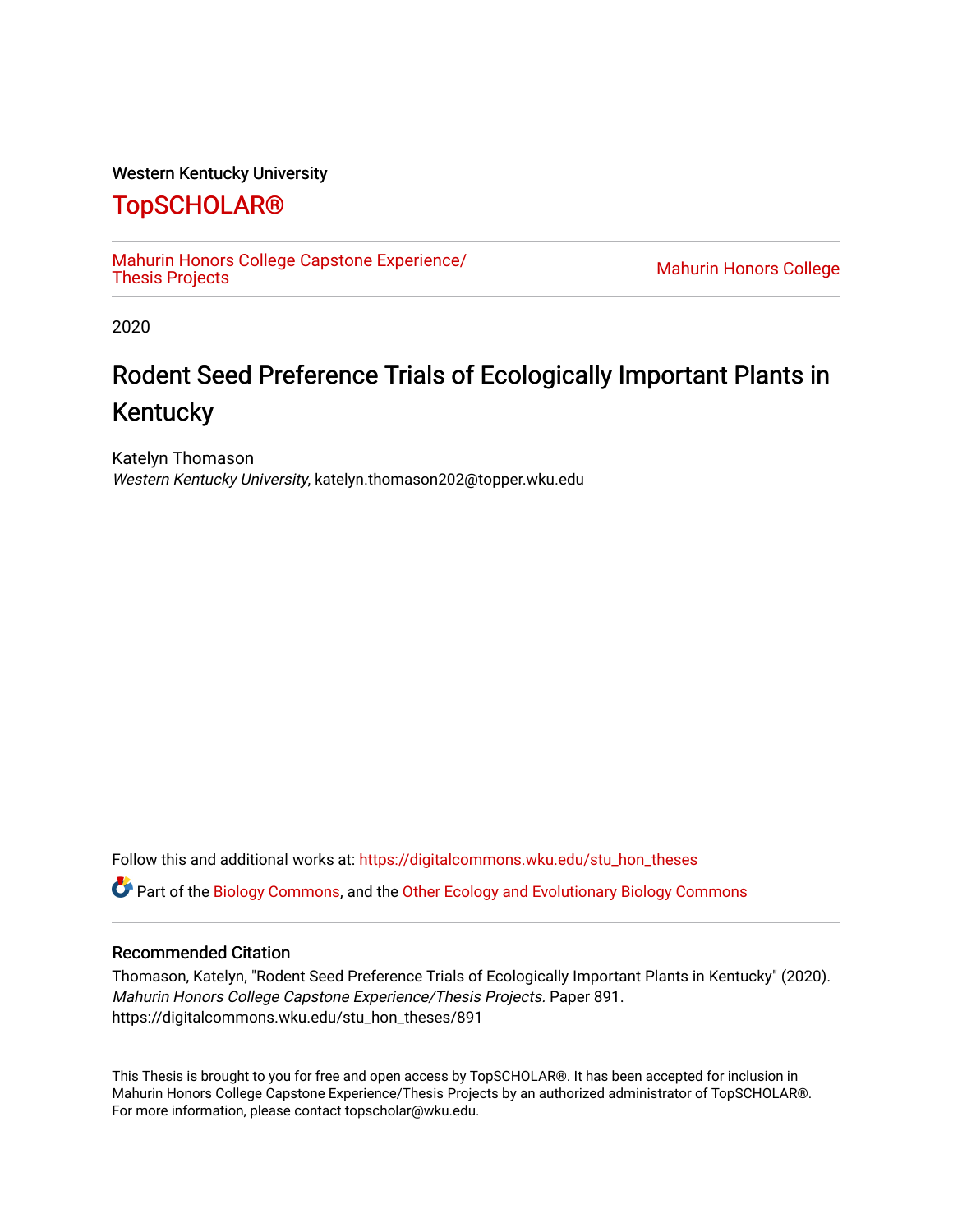## RODENT SEED PREFERENCE TRIALS OF ECOLOGICALLY IMPORTANT PLANTS IN KENTUCKY

A Capstone Experience/Thesis Project Presented in Fulfillment

of the Requirements for the Degree Bachelor of Science

with Mahurin Honors College Graduate Distinction

at Western Kentucky University

By:

Katelyn Thomason

\*\*\*\*\*\*\*\*\*\*

Western Kentucky University

2020

CE/T Committee:

Dr. Michael Stokes, Advisor

Dr. Steve Huskey, Second Reader

Dr. Dennis Wilson, Third Reader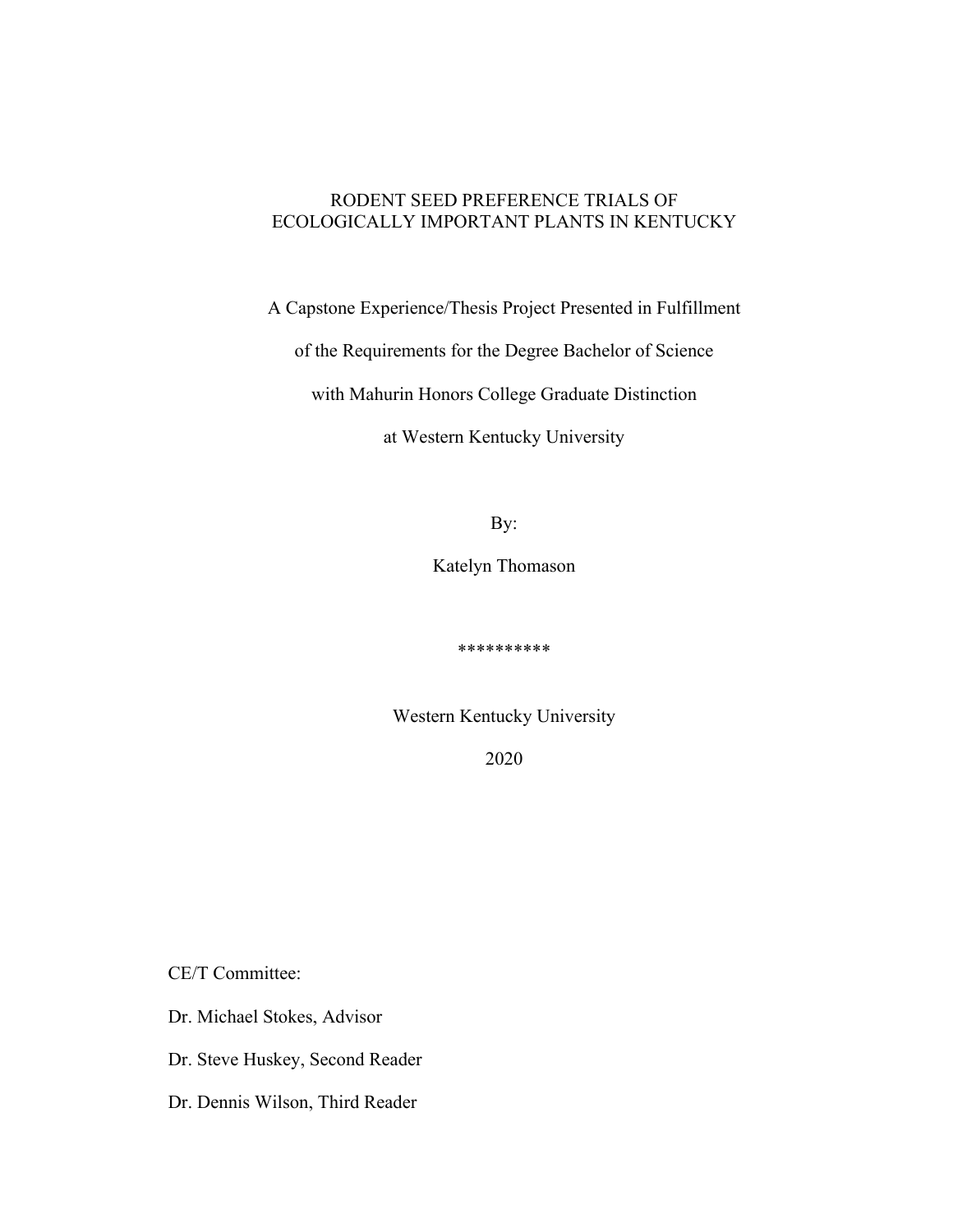Copyright by

Katelyn Thomason

2020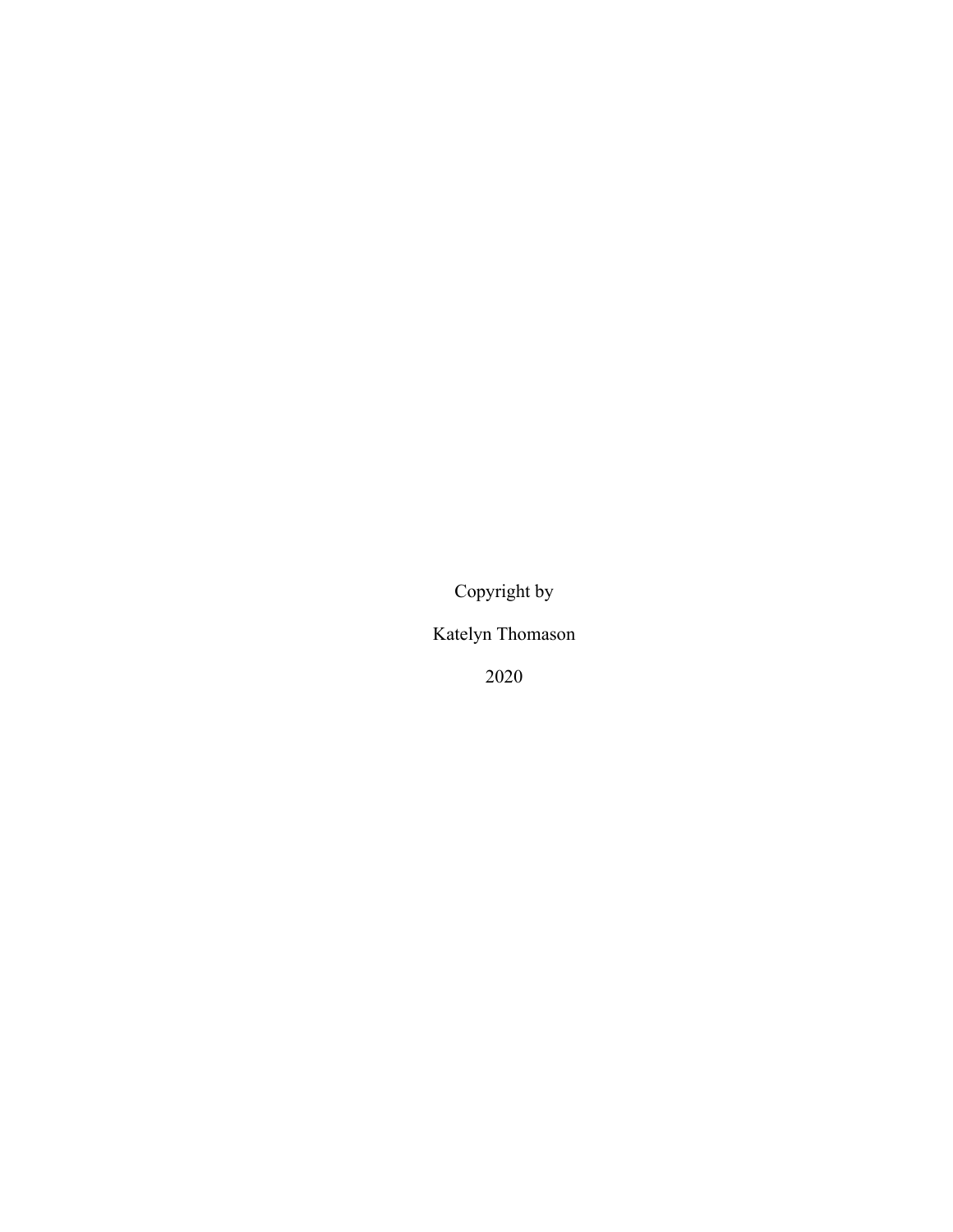## ABSTRACT

Seed predation is an important ecological process that can affect the success of individual plants and plant populations as a whole. However, seed preferences of herbivores have received little detailed attention in comparison to seedling predation studies (Hulme, 1994). In this project I researched how rodents, specifically their seed preferences, affect the recruitment and survival of ecologically important native plants in Western Kentucky. I used traps to catch *Peromyscus leucopus* (white-footed mice). Once caught, each mouse was placed in a trial arena with seeds from *Silphium perfoliatum* (cup plant)*, Baptisia australis* (blue false indigo)*, Silphium lanciniatum* (compass plant)*,* and the *Arisaema triphyllum* (jack-in-the-pulpit). After 24 hours, the seeds were counted and recorded. After seven trials, the mice were shown to remove the cup plant seeds and the compass plant seeds more frequently than the blue false indigo seeds and the jack-in-thepulpit seeds. This research will contribute to the plant community restoration efforts at the Green River Preserve. These findings should help promote new management strategies for the native cup and compass plants in Kentucky.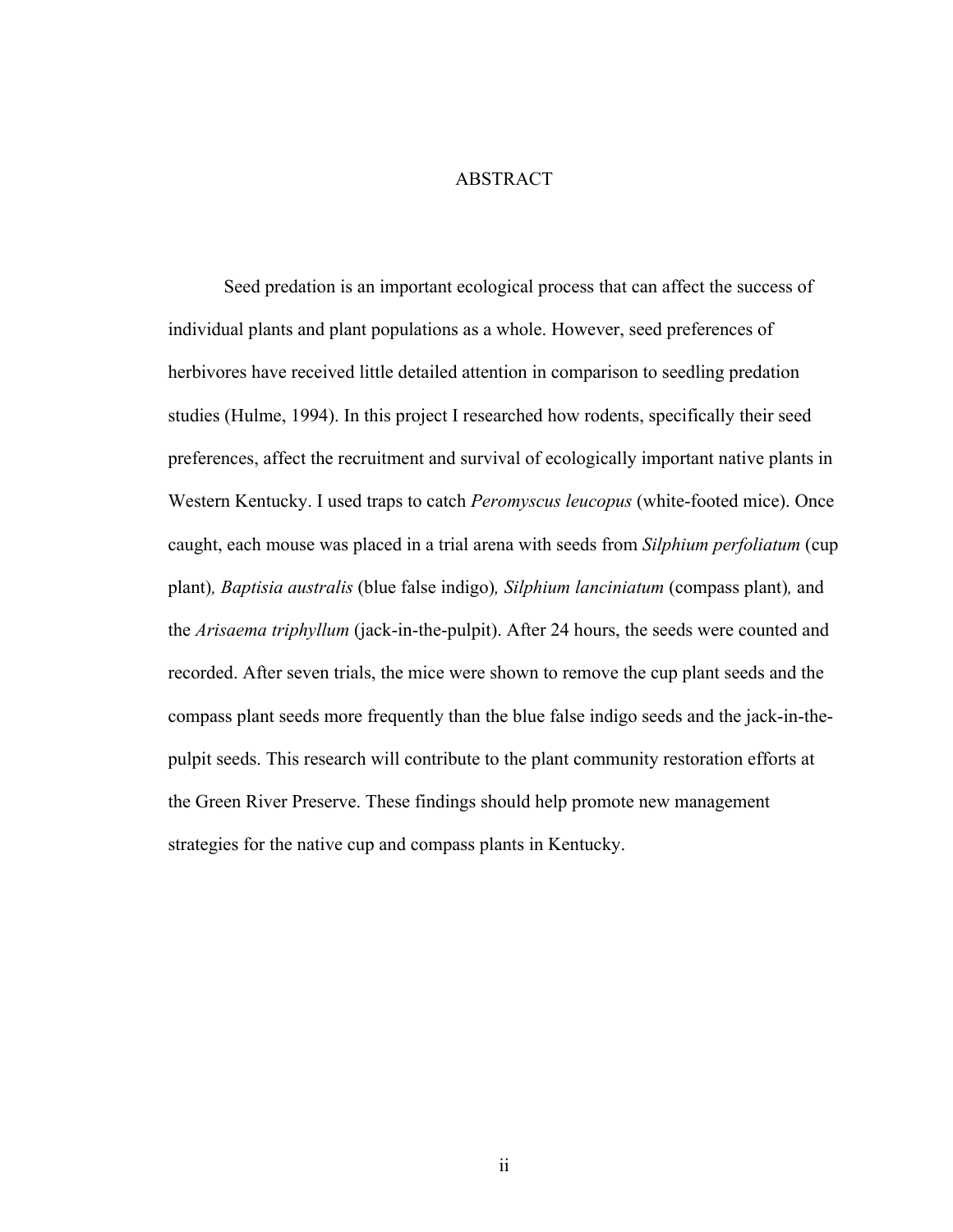Dedicated to all my professors, friends, and family who supported me at Western Kentucky University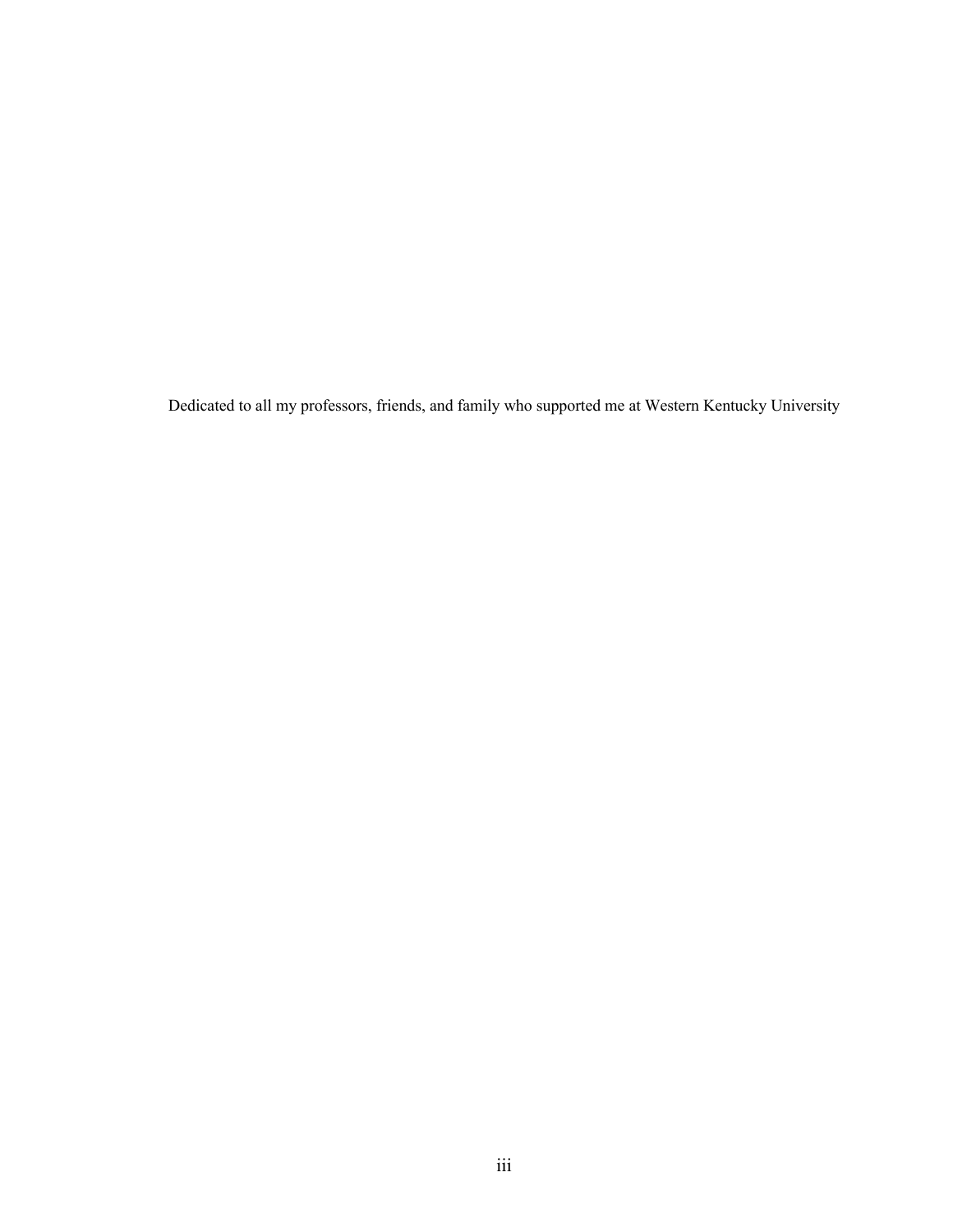#### ACKNOWLEDGEMENTS

I would like to thank the following people for helping me throughout this process:

Dr. Michael Stokes, for helping me with this journey from the beginnings of our South Africa trip planning, to the finalizations of this project, and all of the very rough drafts in between. This thesis could not have been possible without your help. Thank you for pushing me to reach my full potential, even when I did not think it was possible.

Dr. Steve Huskey, for being an incredible advisor all throughout my biology major and being my second reader for this thesis. Thank you for your words of wisdom and willingness to be so flexible.

Mahurin Honors College, for their full support during this endeavor. Through all the crazy changes due to COVID-19, I felt the support of the entire Mahurin Honors College staff to still help me achieve my goals.

WKU Biology Department, for consistently working with me to get this project completed and advocating on my behalf.

My family and friends, for your unwavering support every step of this journey full of ups and downs. No one could have predicted what a year this has been, but you all helped me through it, and I was able to still accomplish so much.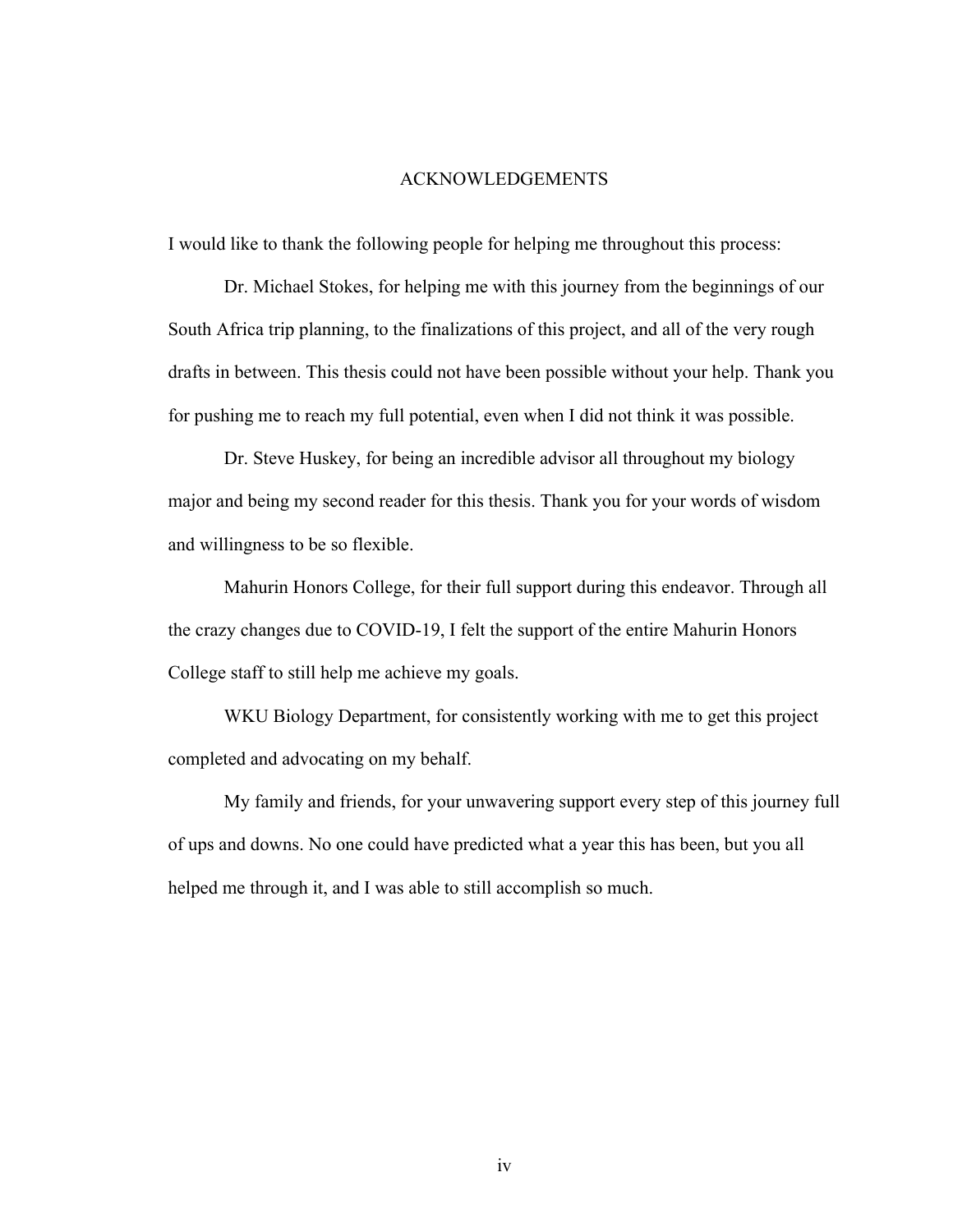## VITA

| School, Hopkinsville, KY                           |
|----------------------------------------------------|
|                                                    |
| Czech Republic, Poland, Hungary, Austria, Slovakia |
|                                                    |
|                                                    |

## FIELDS OF STUDY

Major Field: Biology

Minor Field: Political Science- International Affairs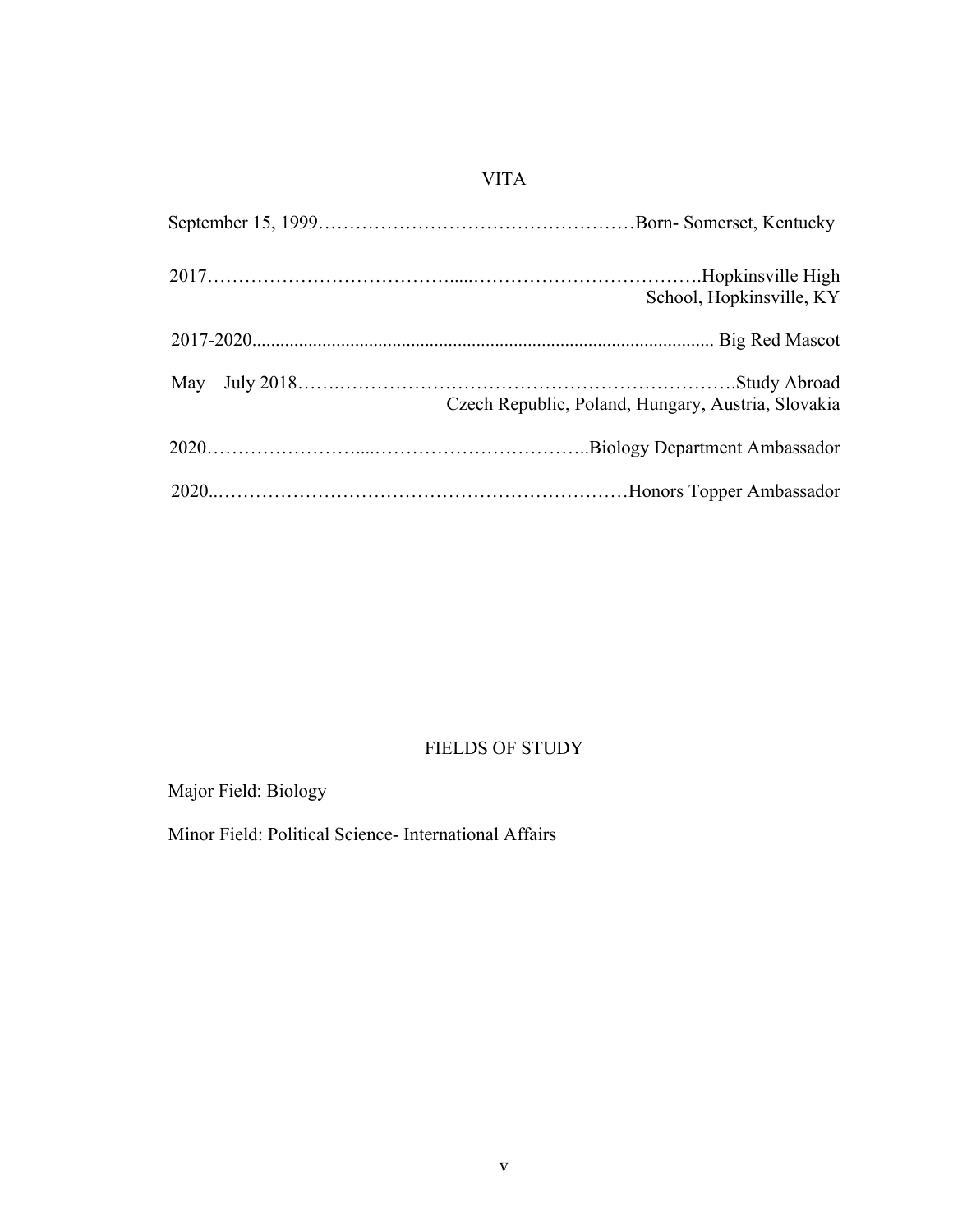## TABLE OF CONTENTS

| Chapters: |
|-----------|
|           |
|           |
|           |
|           |
|           |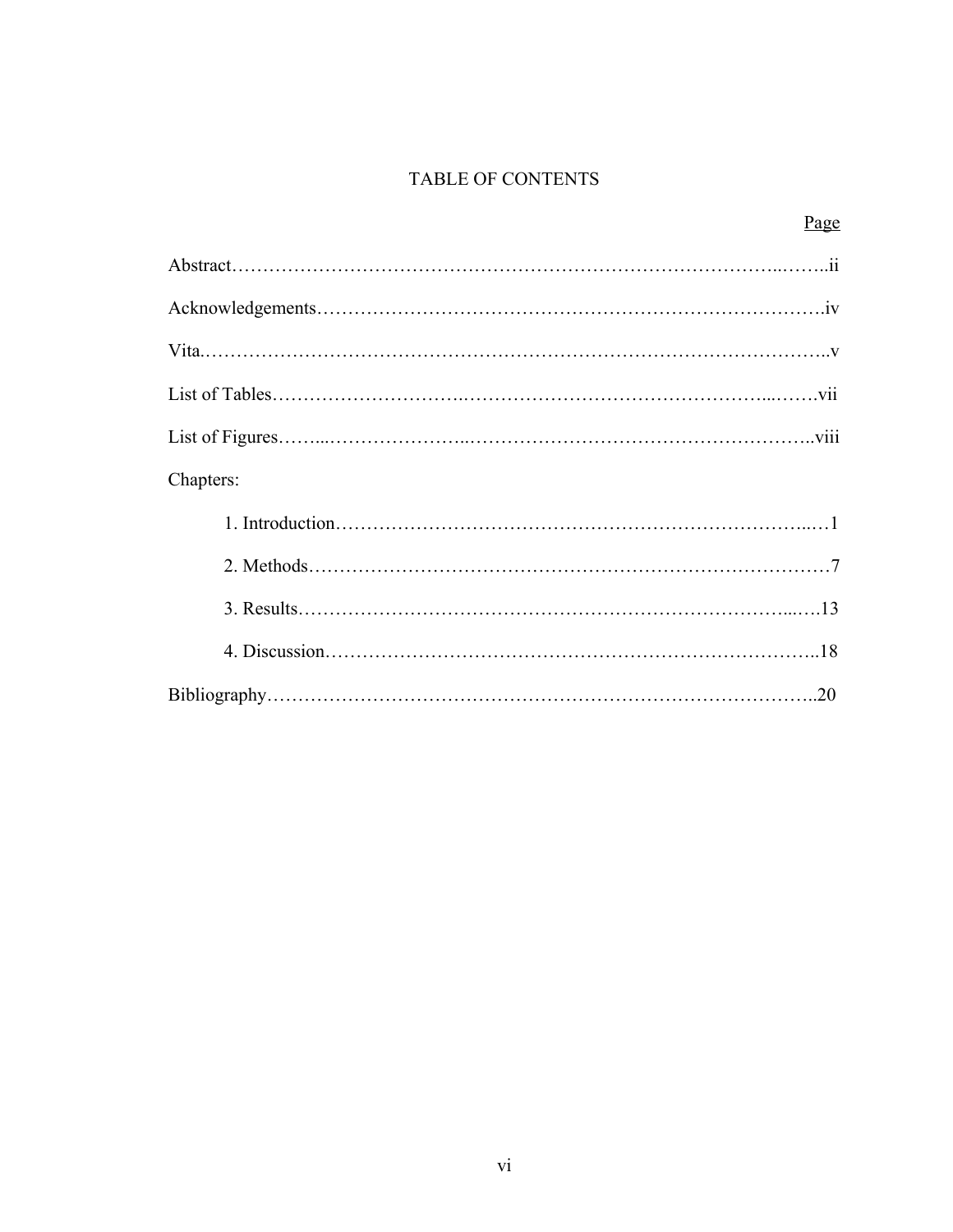## LIST OF TABLES

| Table             | Page |
|-------------------|------|
| $1 \qquad \qquad$ |      |
| $\mathcal{D}$     |      |
|                   |      |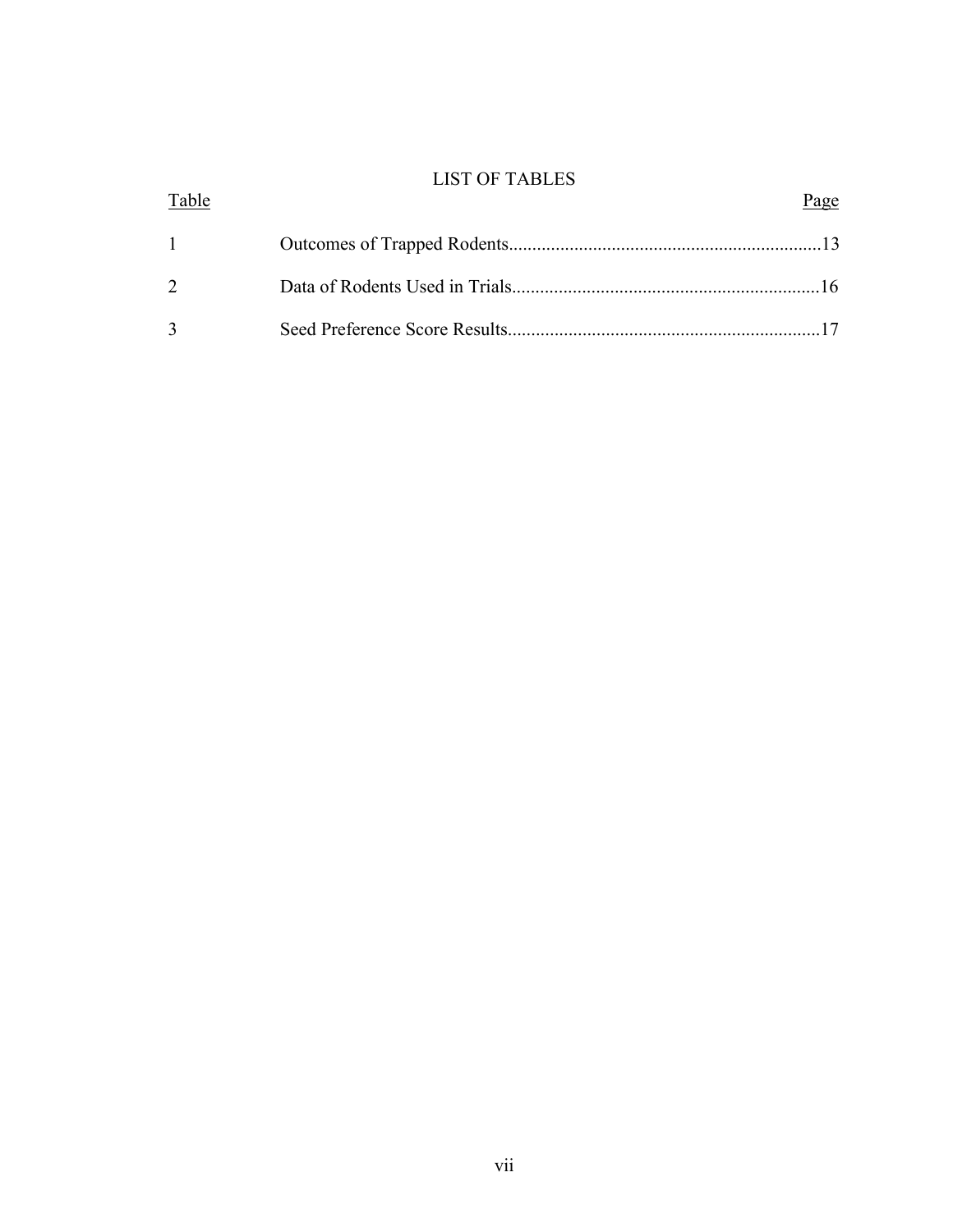## LIST OF FIGURES

| Figure |                                                    | Page |
|--------|----------------------------------------------------|------|
| 1.1    |                                                    |      |
| 1.2    |                                                    |      |
| 1.3    |                                                    |      |
| 1.4    |                                                    |      |
| 2.1    |                                                    |      |
| 2.2    |                                                    |      |
| 2.3    |                                                    |      |
| 2.4    |                                                    |      |
| 2.5    | Sherman Live Trap Example Set in Fescue Location10 |      |
| 2.6    |                                                    |      |
| 2.7    |                                                    |      |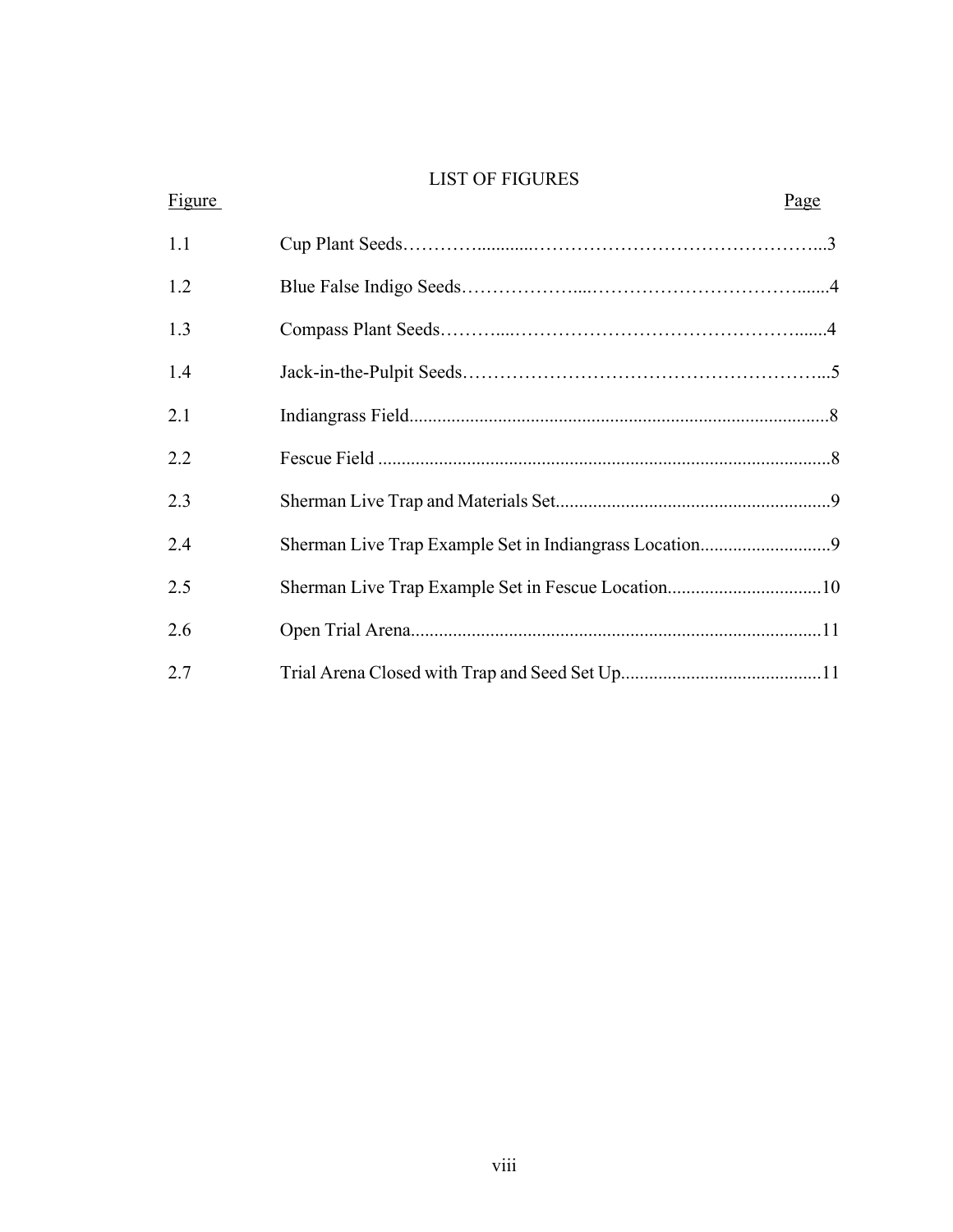## CHAPTER 1

#### INTRODUCTION

Seed predation is an important ecological process that can affect the success of individual plants, plant populations and communities. Studies on seedling herbivory have become increasingly popular, especially in grasslands; however, seed preferences of herbivores have received little detailed attention in comparison to the seedling studies (Hulme, 1994).

Rodents are frequently used as test subjects to identify the effects of seed predation on the dynamics and distribution of plant populations (Fedriani, 2005). Mice have strong top-down effects on seed survival and seedling establishment. Ostfeld et al. (1997) studied the effects rodents have on tree seeds and seedlings invading old fields. Abundances of *Microtus pennsylvanicus* (meadow voles) and *Peromyscus leucopus*  (white-footed mice) were strongly negatively correlated with the survival of experimentally introduced seeds (Ostfeld et al., 1997). Ostfeld's (1997) team observed that the dominant herbivore was the meadow vole, which had an indirect positive effect on survival of seeds, by suppressing density or activity levels of the dominant granivore, the white-footed mouse. These two species also showed distinctly different food preferences (Ostfeld et al, 1997).

Because of these and other studies, I chose the white-footed mouse for my study as its diet is high in seeds. The range of *P. leucopus* extends from southern Alberta, Maine, and Nova Scotia, southward through the eastern half of the United States to

1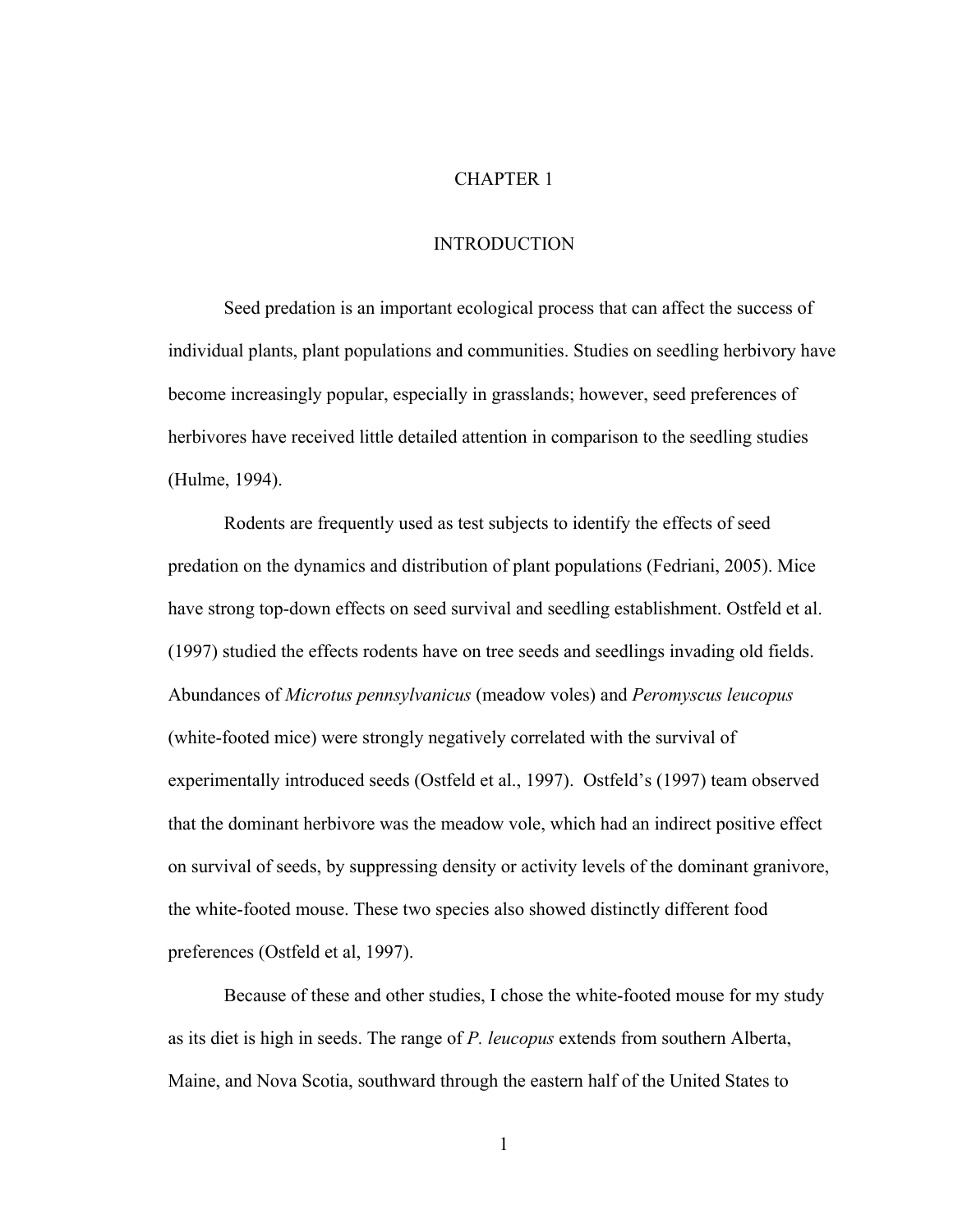Georgia and westward to central Arizona, then southward through Chihuahua, Mexico. In addition to seeds, their diet consists of berries, insects, and fruits. (Lackey, et al., 1985) This strictly nocturnal mouse prefers woody areas with vine-entangled underbrush in some places and grasslands in others (Buckner, 1972).

Due to its similarity in distribution to the white-footed mouse, I also intended to use *Microtus ochrogaster* (prairie vole) during this study. The prairie vole occurs from northeastern New Mexico, stretching across to northern Alabama and western West Virginia, and north to Alberta. It inhabits open grassy areas where it constructs a network of paths through the grass. The prairie vole is not strictly nocturnal, and often moves about during the day (Buckner, 1972). Prairie voles are also herbivorous, but their diet includes more roots and tubers of grasses in addition to seeds. (Stalling, 1990). This species was intended to be included in this study to present a comparison to the seed preferences of the white-footed mouse.

My study focused on the potential predation by these rodents on the seeds of four native plant species in Western Kentucky. The seeds chosen were *Silphium perfoliatum*  (cup plant)*, Baptisia australis* (blue false indigo)*, Silphium lanciniatum* (compass plant)*,*  and *Arisaema triphyllum* (jack-in-the-pulpit). These plants were chosen based on their seed size, similarities in physical appearance, and distributions. I also chose these plants specifically because these are species we hope to return to WKU's Green River Preserve. By focusing on this subset of seeds, I sought to discover how rodents affect the recruitment and survival of these ecologically important native plants in Western Kentucky. This research was approved the WKU IACUC (Institutional Animal Care and Use Committee).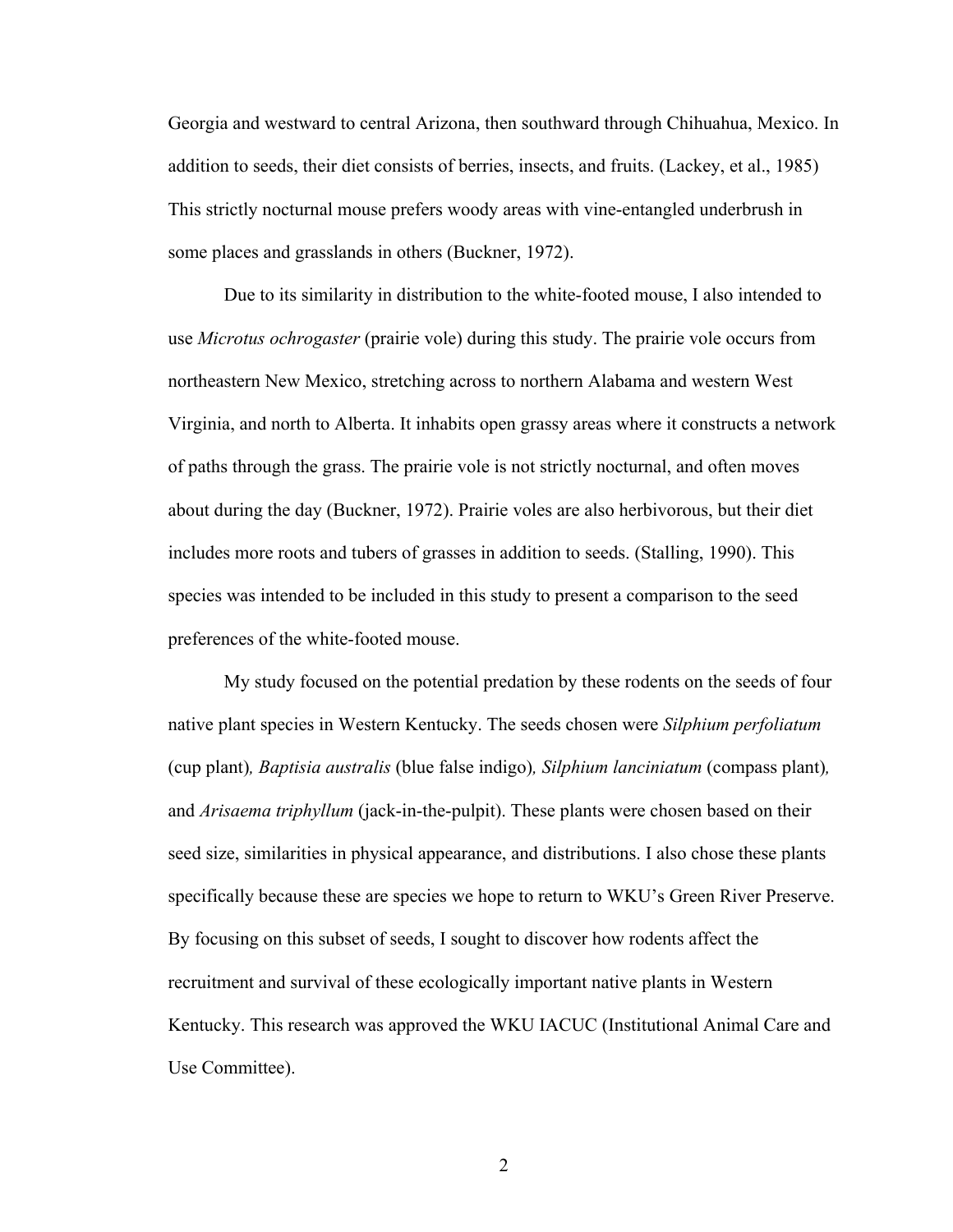The cup plant is a perennial herb native to North America. (Shang et. al, 2017). The cup plant grows in moist sandy bottomlands and floodplains near streambeds, in or adjacent to open woodland. The seeds are 9-15 mm long, 6-9 mm wide, strongly flattened with a maximum thickness of 1 mm (Stanford, 1990) and one seed weighs ca. 0.0112g.



**Figure 1.1 shows the cup plant (***Silphium perfoliatum)* **seeds** 

Blue false indigo is a perennial leguminous shrub native to North America. A mature plant has a broad crown with 1–10 stems growing to a height of 1.0–3.5 m (DeHaan et al., 2005) and one seed weighs ca. 0.035g. The native range of the species extends from southern Canada to northern Mexico, west to California, and east to Florida. Its natural habitats include open wet woods, moist ground near streams and ponds, rocky banks, and ravines (DeHaan et al, 2005).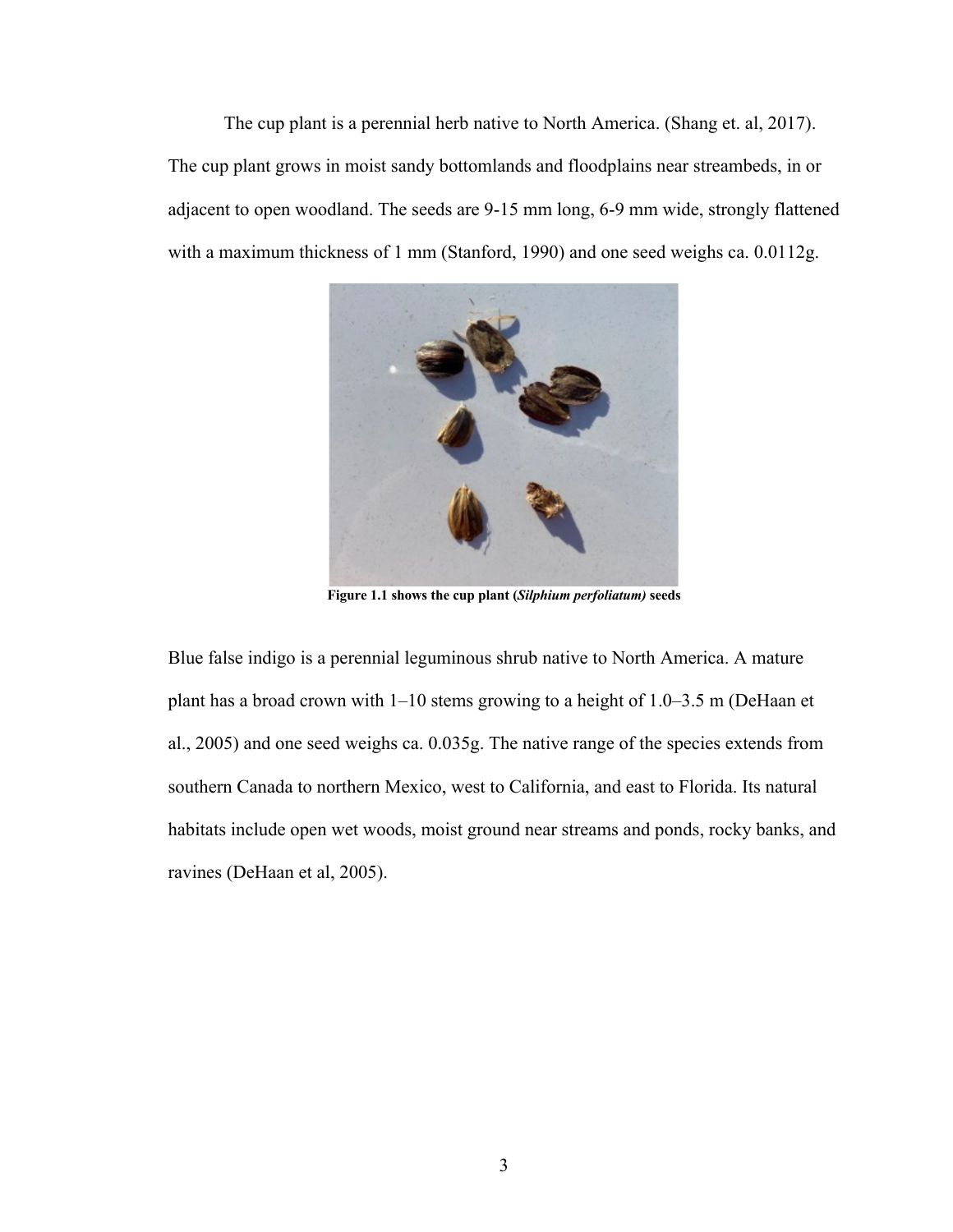

**Figure 1.2 shows the blue false indigo (***Baptisia australis)* **plant seeds.**

The compass plant is a perennial found in the tallgrass prairie. It is 1−3 m tall with large deeply pinnate leaves, which it aligns north and south, giving it its common name (Williams et. al, 2015). Such an arrangement enables the plant to take full advantage of morning and evening sun, while avoiding the stronger midday sunlight (Oxford Biology, 2019). One seed weighs ca. 0.089g.



**Figure 1.3 shows the compass plant (***Silphium lanciniatum)* **seeds.**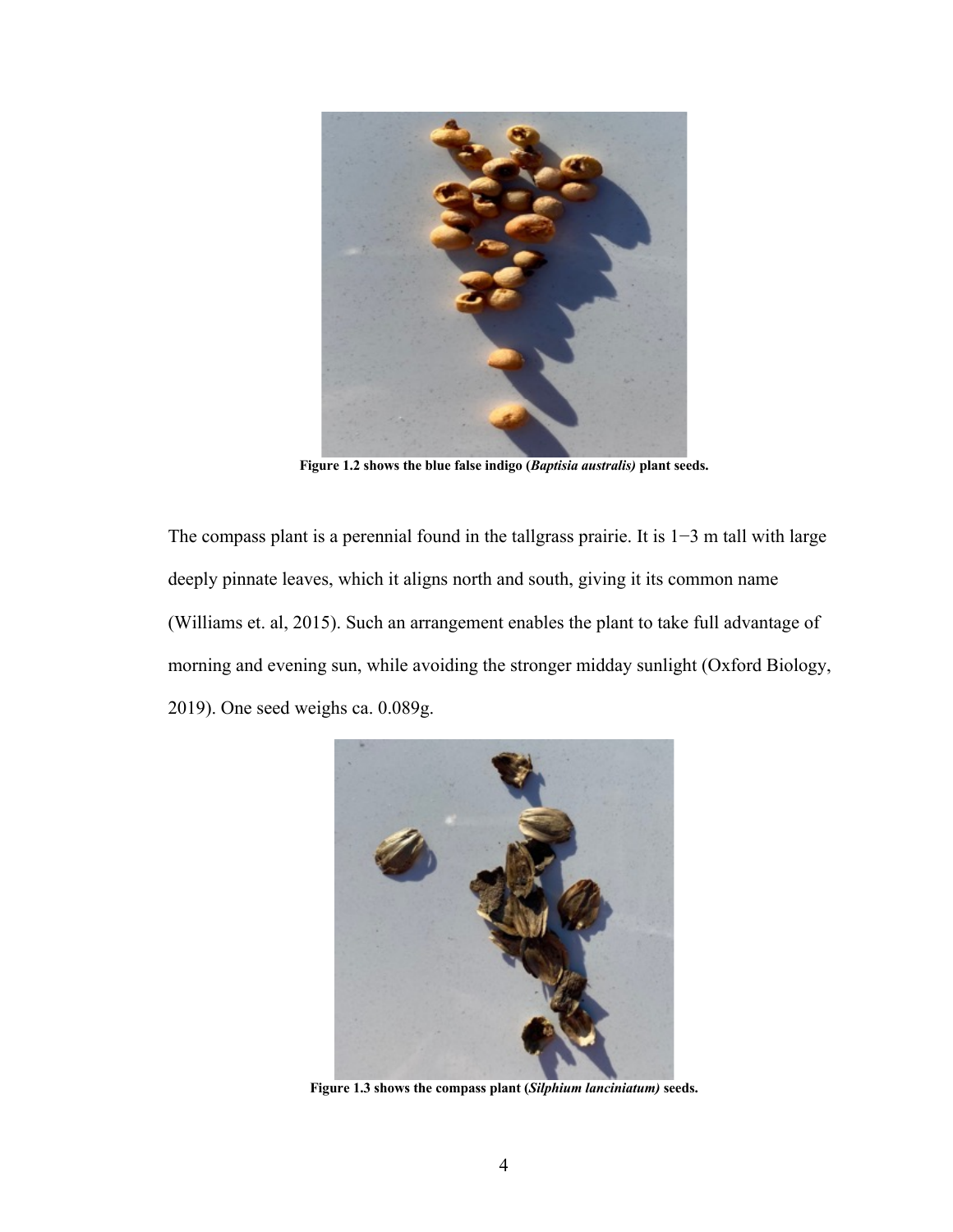Jack-in-the-pulpit is a unique, shade-requiring species that is found in most deciduous woods and floodplains. It is a long-lived species and with spread and colonize over times. The flower is an unusual green and maroon striped spathe and is pollinated by small flies. The showy berries each contain one to five seeds and ripen in fall (Schultz, 2004) and each seed weighs ca. 0.088g.



**Figure 1.4 shows the jack-in-the-pulpit (***Arisaema triphyllum)* **plant seeds.**

My prediction for the seed preferences from these trials was based on the findings of Lewis et al. 2011, in which they analyzed food selection of *P. leucopus.* The whitefooted mouse chose the food with the higher energy content but avoided food with high protein content (Lewis et al, 2011). Therefore, I predicted that the white-footed mice would prefer the larger seeds, such as the cup and compass plant seeds. Osteld's (1997) studies showed that the meadow voles had different food preferences; therefore, I predicted the voles in my trials will have different seed preferences than the white-footed mouse, preferring the blue false indigo and jack-in-the-pulpit plant seeds. As voles also may store their seeds underground, I predicted they would prefer these two seeds because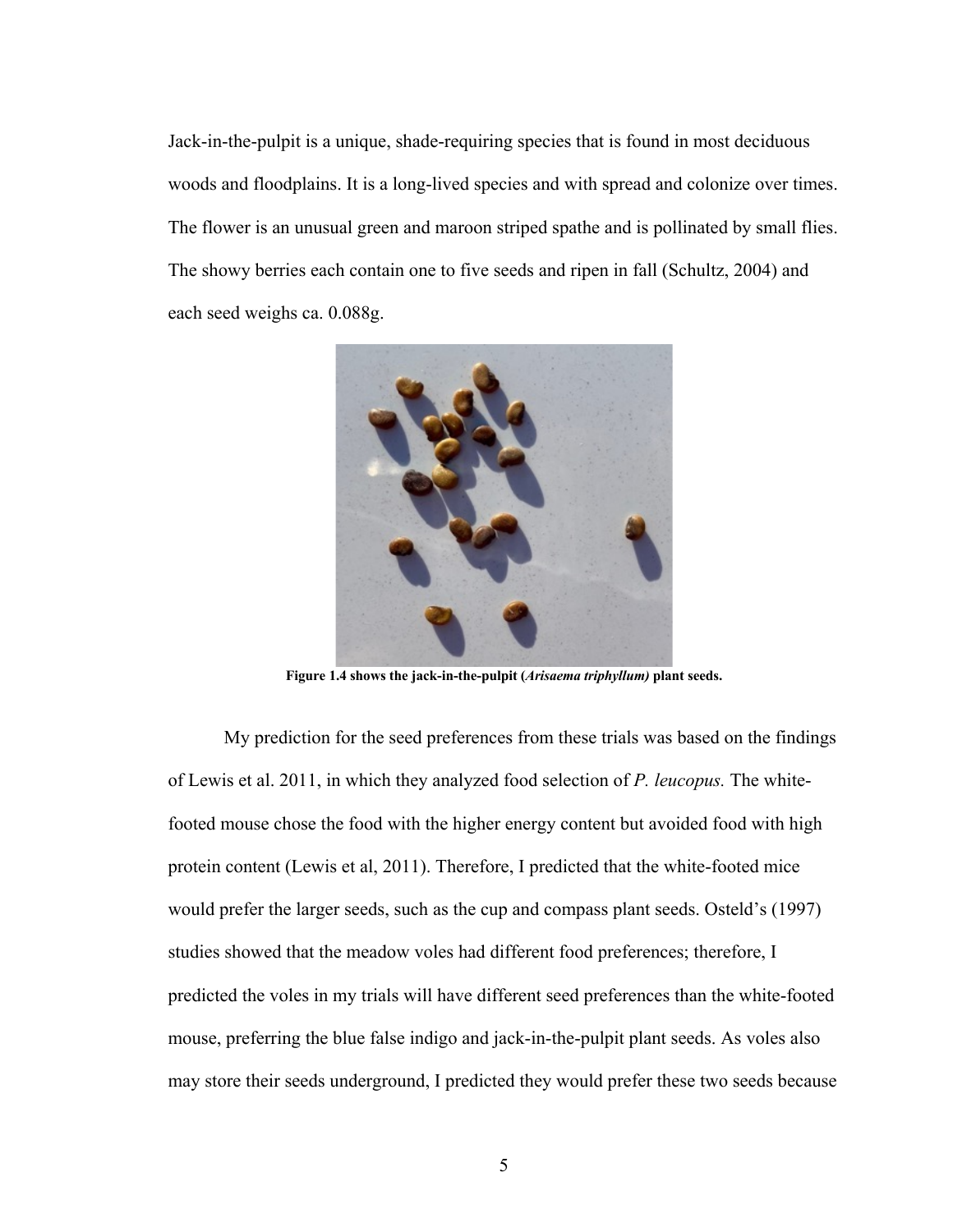they are the smaller two out of the four, and thus easier to manage for the vole. By focusing on this subset of seeds, this research sought to discover how rodents affect the recruitment and survival of these ecologically important native plants in Western Kentucky.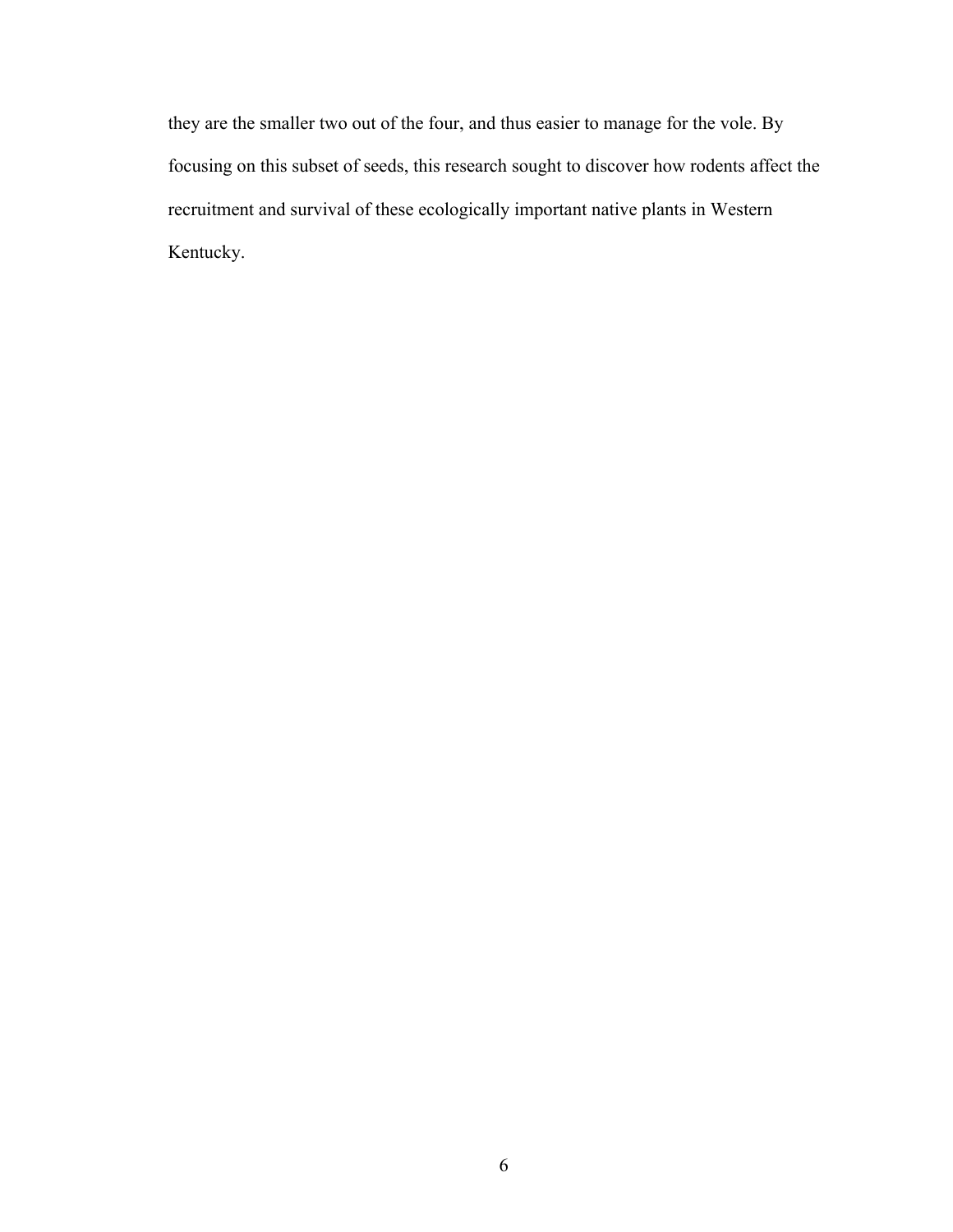## CHAPTER 2

#### **METHODS**

I conducted research on the Western Kentucky University Green River Preserve (GRP) in Hart County, Kentucky. During October, this area averages 3.6 inches of rain with the temperature ranging 45<sup>°</sup>- 70<sup>°</sup> F and 75% relative humidity levels (The Weather Channel, 2020). The Green River Preserve contains more than 1600 acres of land including bottomlands, uplands, barrens, caves, limestone glades, and sections of the Green River (WKU, 2020).

On the GRP, I initially set 40 traps fixed open for six days beginning on November 6th. This allowed the rodents in the area to become accustomed to recognizing bait in the traps. These traps were dispersed throughout a large field of native grasses including *Sorghastrum nutans* (Indiangrass), on the edges of fields close to the tree lines, and in a large *Festuca arundinace* (fescue) field. Traps #1-21 were set in the Indiangrass field, #22-27 were along the edge of the field, #28- 30 were along the tree line edge next to the Indiangrass field, and #31-40 were in the fescue field. Each trap had a bright orange marking tape labeled with the trap number.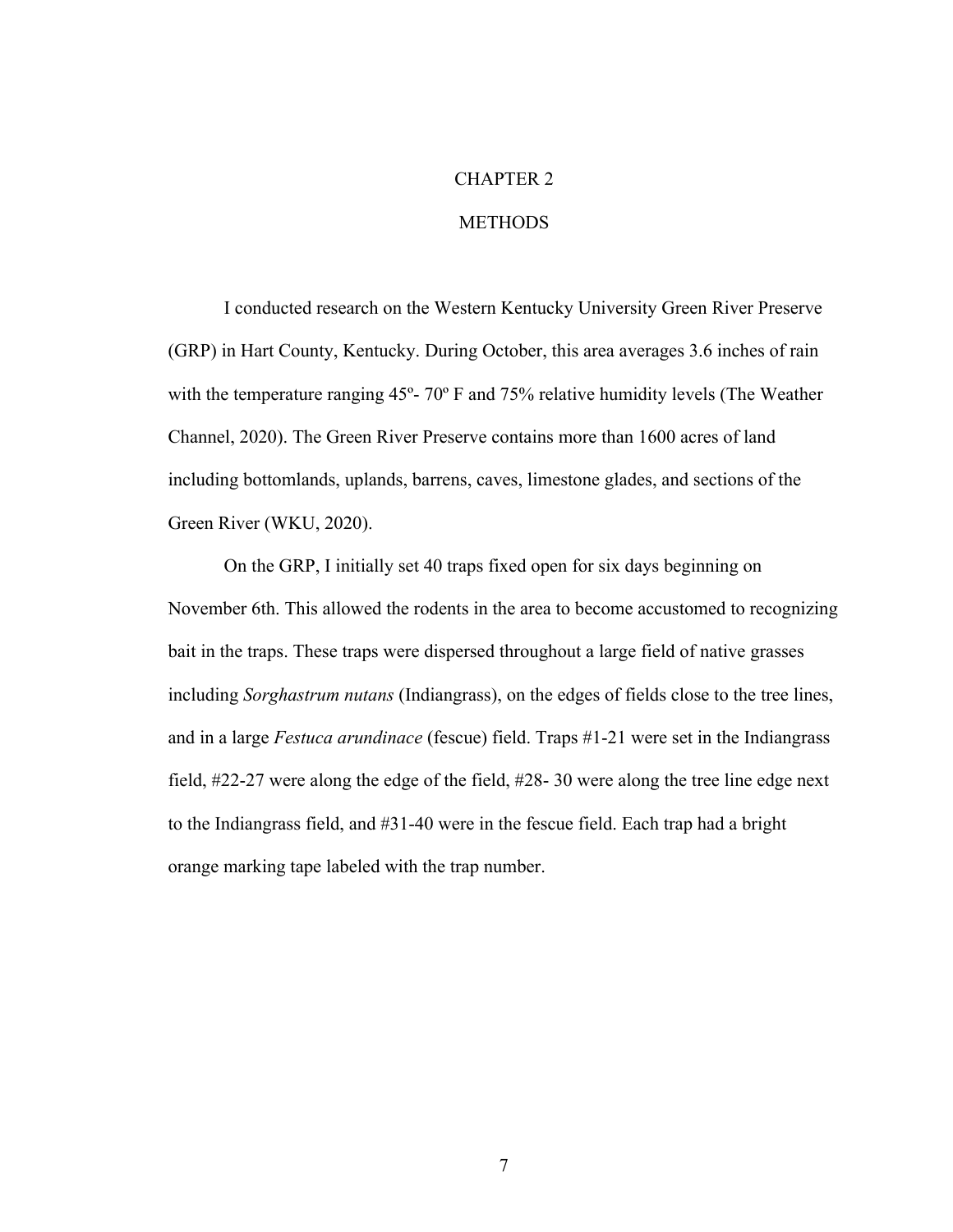

**Figure 2.1 depicts a sample native Indiangrass field chosen for the traps.** 



**Figure 2.2 shows the fescue grass field where the Sherman LNG Traps were set.** 

The traps were LNG non folding live capture humane rodent/ rat traps, made by H.B. Sherman Traps. The traps were initially baited with commercial wild bird seed, then, once the trials began, polyester poly-fil was added as nesting material. Figures 2.3, 2.4, and 2.5 depict the trap set up.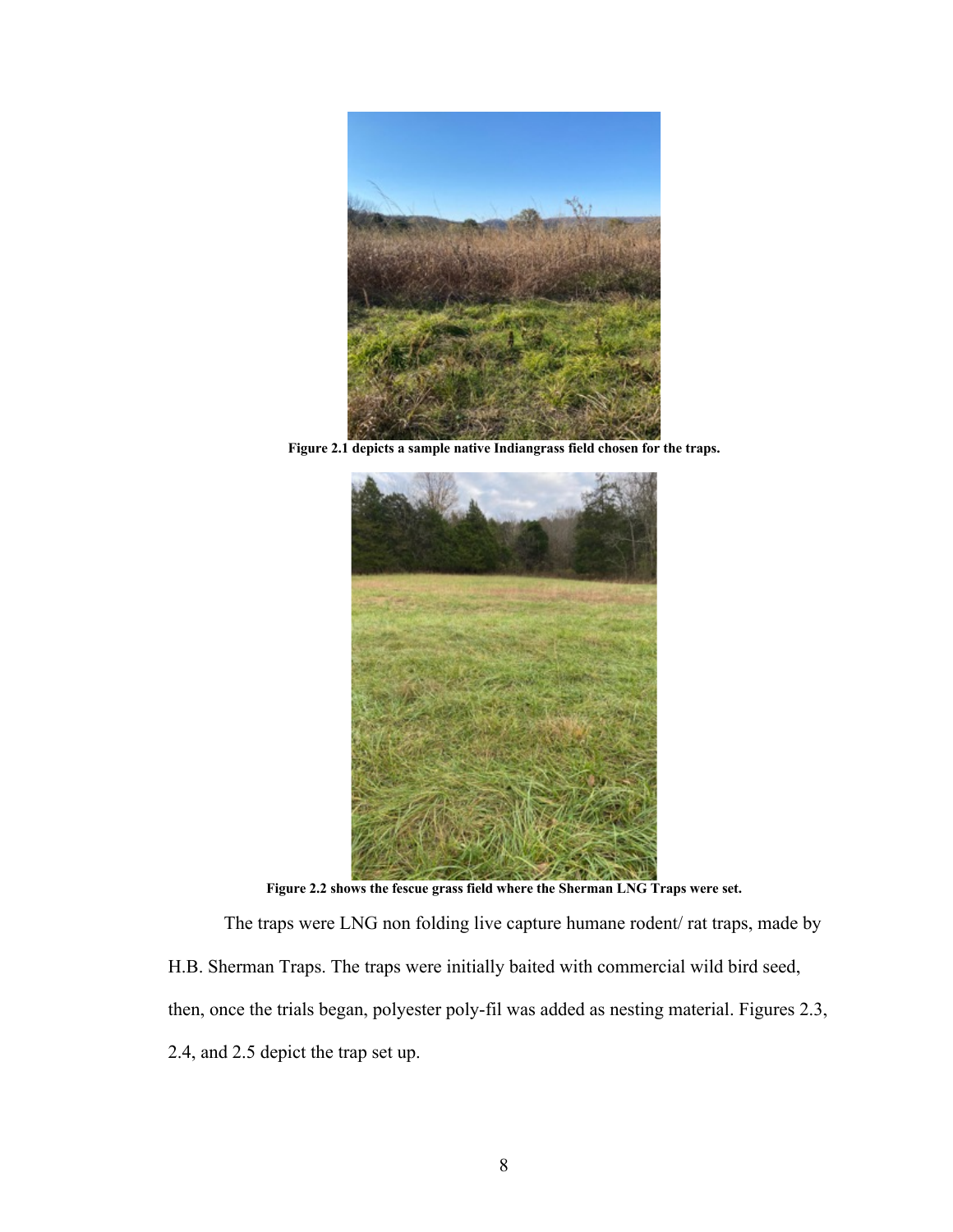

**Figure 2.3 depicts the Sherman trap open with the poly-fil nesting material and bird seed.**



**Figure 2.4 shows an example of the Sherman trap set in the native Indiangrass field.**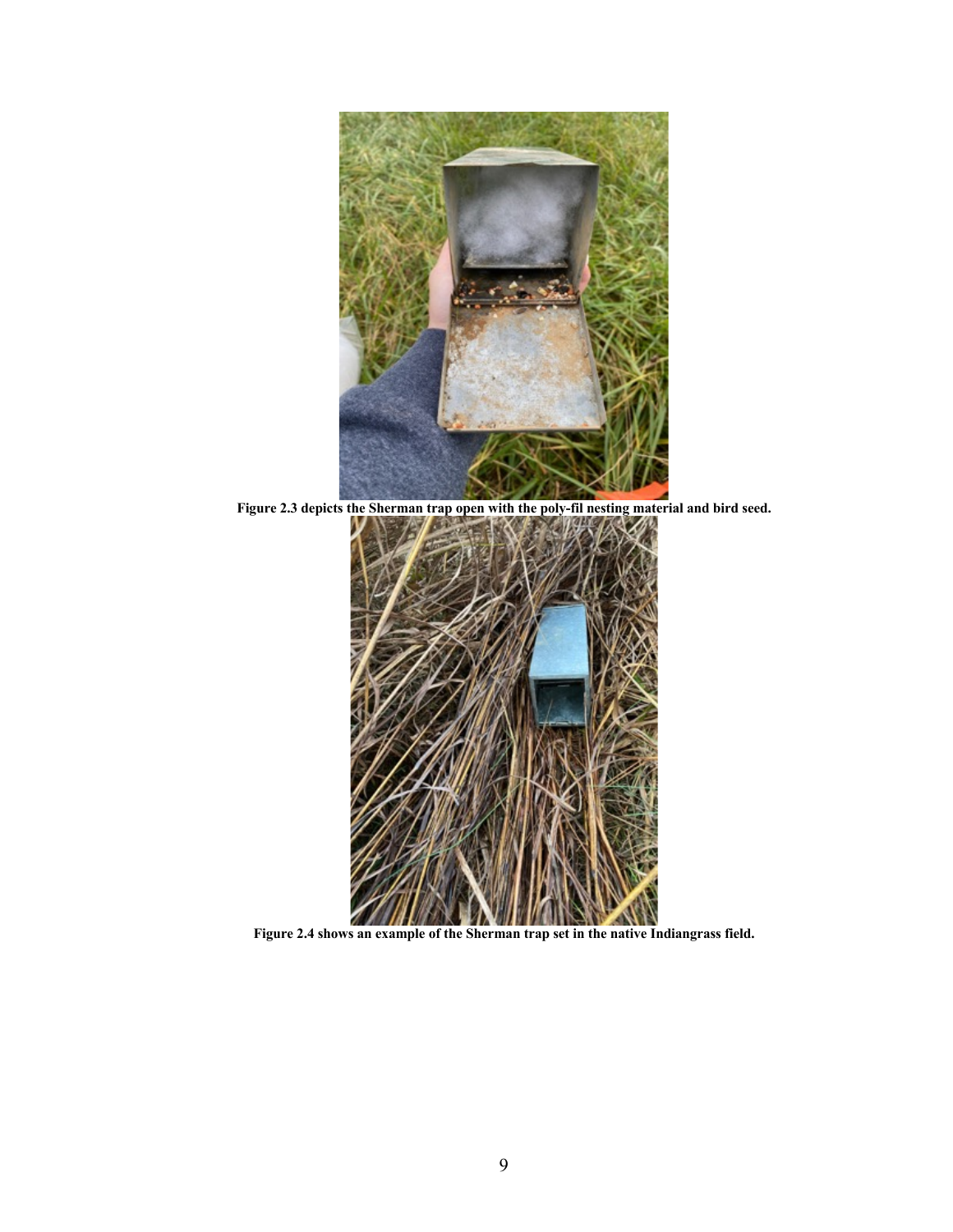

**Figure 2.5 shows an example of the Sherman trap set in the fescue field with the marker tape.** 

Once I was ready to begin the trials, the traps were set to initiate closure. Over the course of seven nights, seven white footed mice were caught and used in the trials**.** Once the rodents were trapped, I took the individual animal and its corresponding trap to the arenas. The trial arenas were made out of hardware cloth, with 0.5 in. mesh. The perimeter of the arena was dug 12 in. into the ground to provide stabilization for the wire and to prevent the rodent from crawling out under the sides. A hardware cloth top was also attached with zip-ties at multiple points to ensure security. The arenas were located in the open field located next to the two barns at the entrance of the

GRP. The four arenas were 3 ft x 2 ft x 2 ft.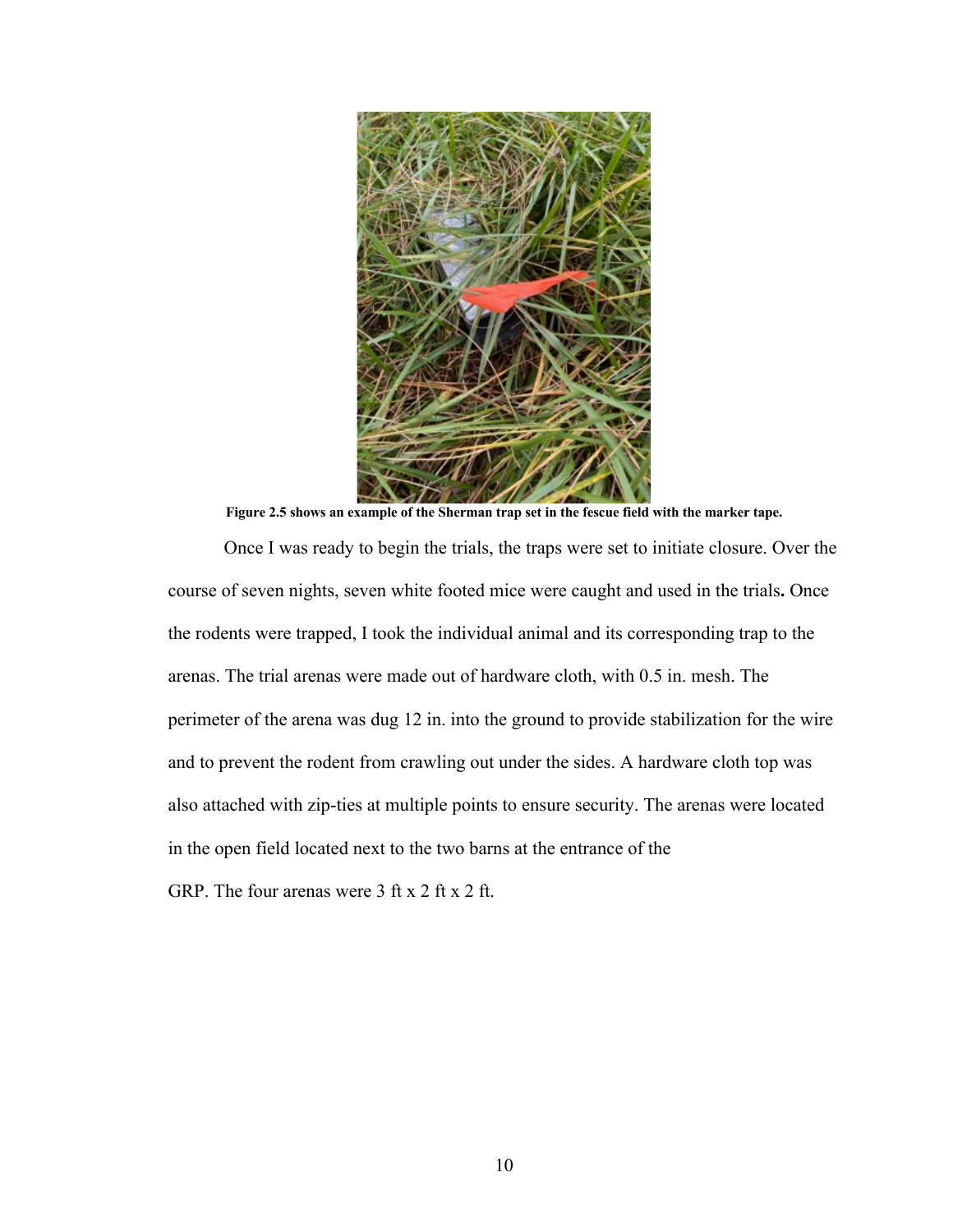

**Figure 2.6 shows the trial arena open with the seed cups from trial #1 present.** 



**Figure 2.7 depicts the trial arena closed with the rodent trap from trial #1 set open and the seed cups present.** 

Before placing the rodent in the trial arena, the seeds were placed in cups in the arena. For trial #1, 10 seeds of the cup plant and compass plant seeds were placed in individual cups, 15 jack-in-the pulpit seeds, and 20 blue false indigo seeds. The number of seeds in the cup was based on seed size, the larger the seeds the fewer seeds were given. The remaining trials following were given 10 seeds of each plant species. The order in which seeds were placed in holding cups was randomized each trial. To prevent the rodent from being forced to eat the seeds, a tablespoon of supplemental wild bird seed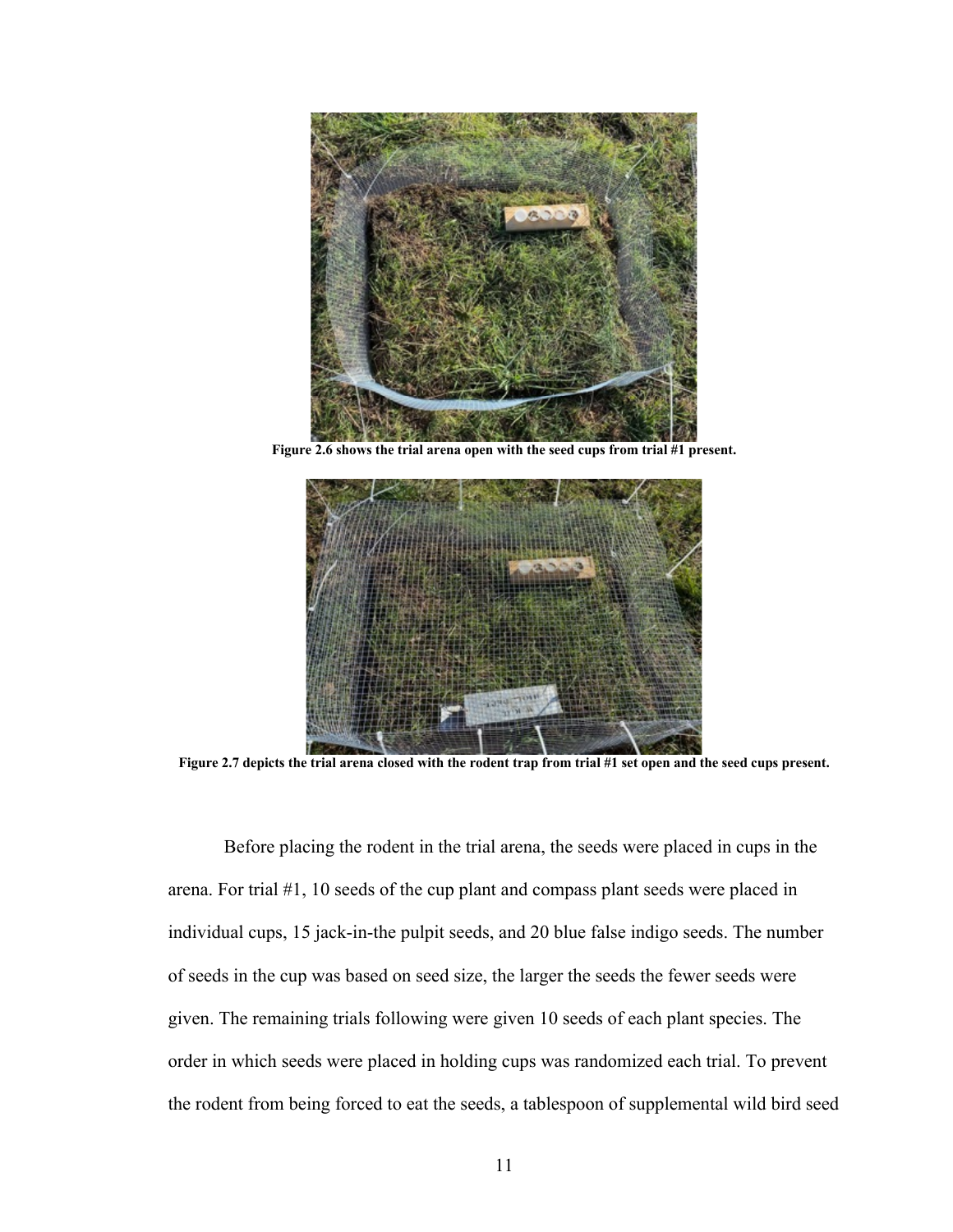was placed within the trap as a positive control. The rodent was also given adequate water and nesting material to suffice for the entire trial period. The rodent was in the trial arena for 24 hours and then the results were recorded. The results were based on how many seeds of each species was taken.

Once one individual trial was completed, the rodent was marked with a non-toxic felt-tipped, permanent marker on its back to ensure it was not recaptured and reused. The rodent was then released back to the location from which it was trapped. Because rodents are dependent on scent marking, the trial arenas were moved to a new location in the field after every individual trial.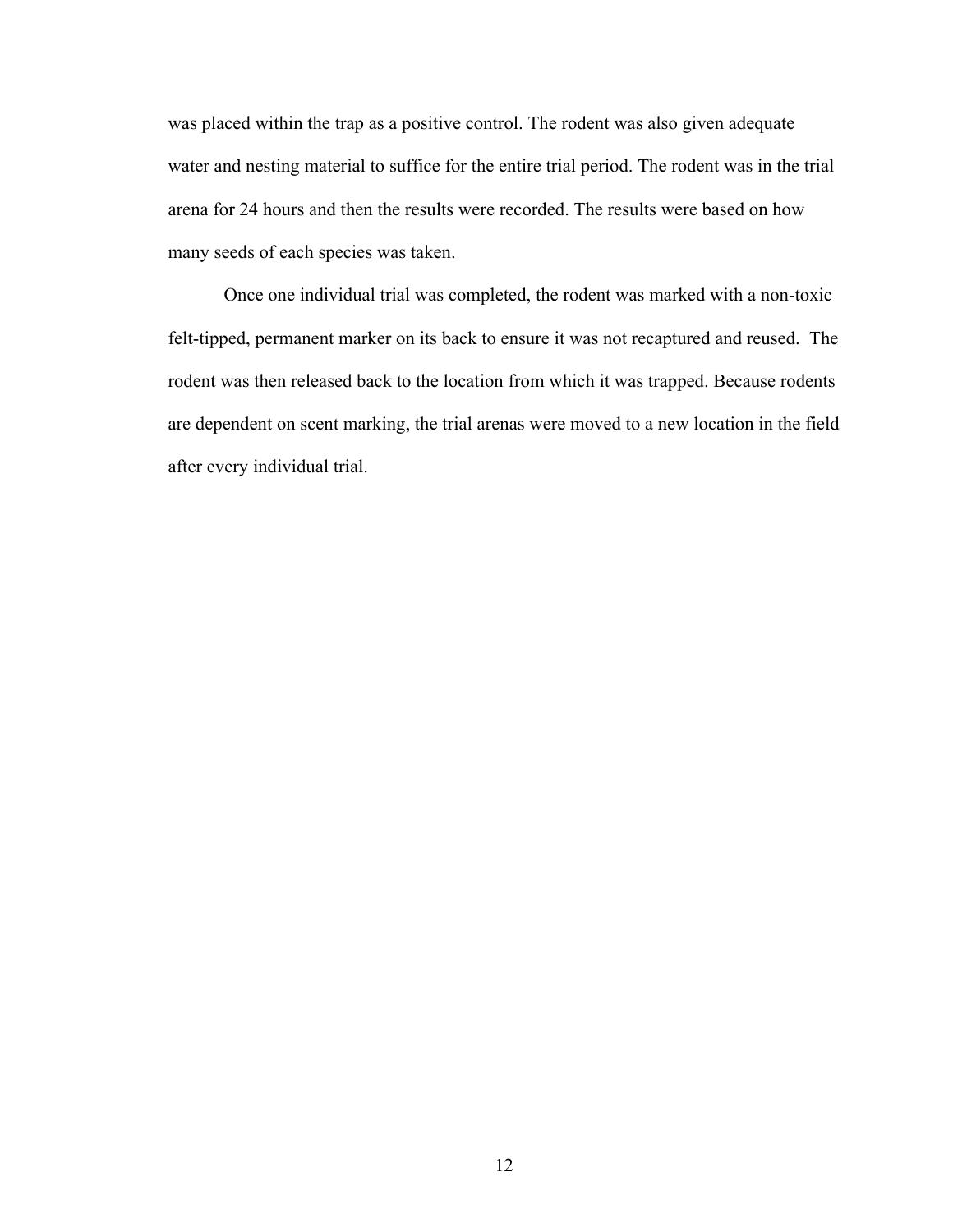## CHAPTER 3

## RESULTS

Over the course of my trials, I caught two species. These species included *P. leucopus* and *Blarina carolinesis* (southern short-tailed shrew). As the short-tailed shrew is an insectivore, these were immediately released upon capture every time, if found alive. Table 1 shows at which trap each individual was caught, the date it was caught, along with the outcome of the individual.

| .nı |  |
|-----|--|
|-----|--|

| Date  | <b>Species</b>      | <b>Trap Number</b> | Outcome                    |
|-------|---------------------|--------------------|----------------------------|
| 11/12 | Peromyscus leucopus | 19                 | Dead in trap, left out for |
|       |                     |                    | scavengers                 |
| 11/12 | Peromyscus leucopus | 22                 | moribund, released         |
|       |                     |                    | immediately upon           |
|       |                     |                    | capture                    |
| 11/12 | Peromyscus leucopus | 23                 | Dead in trap, left out for |
|       |                     |                    | scavengers                 |
| 11/12 | Peromyscus leucopus | 30                 | Lactating female,          |
|       |                     |                    | released immediately       |
|       |                     |                    | upon capture               |
| 11/12 | Blarina carolinesis | $\overline{2}$     | Dead in trap, kept for     |
|       |                     |                    | educational purposes       |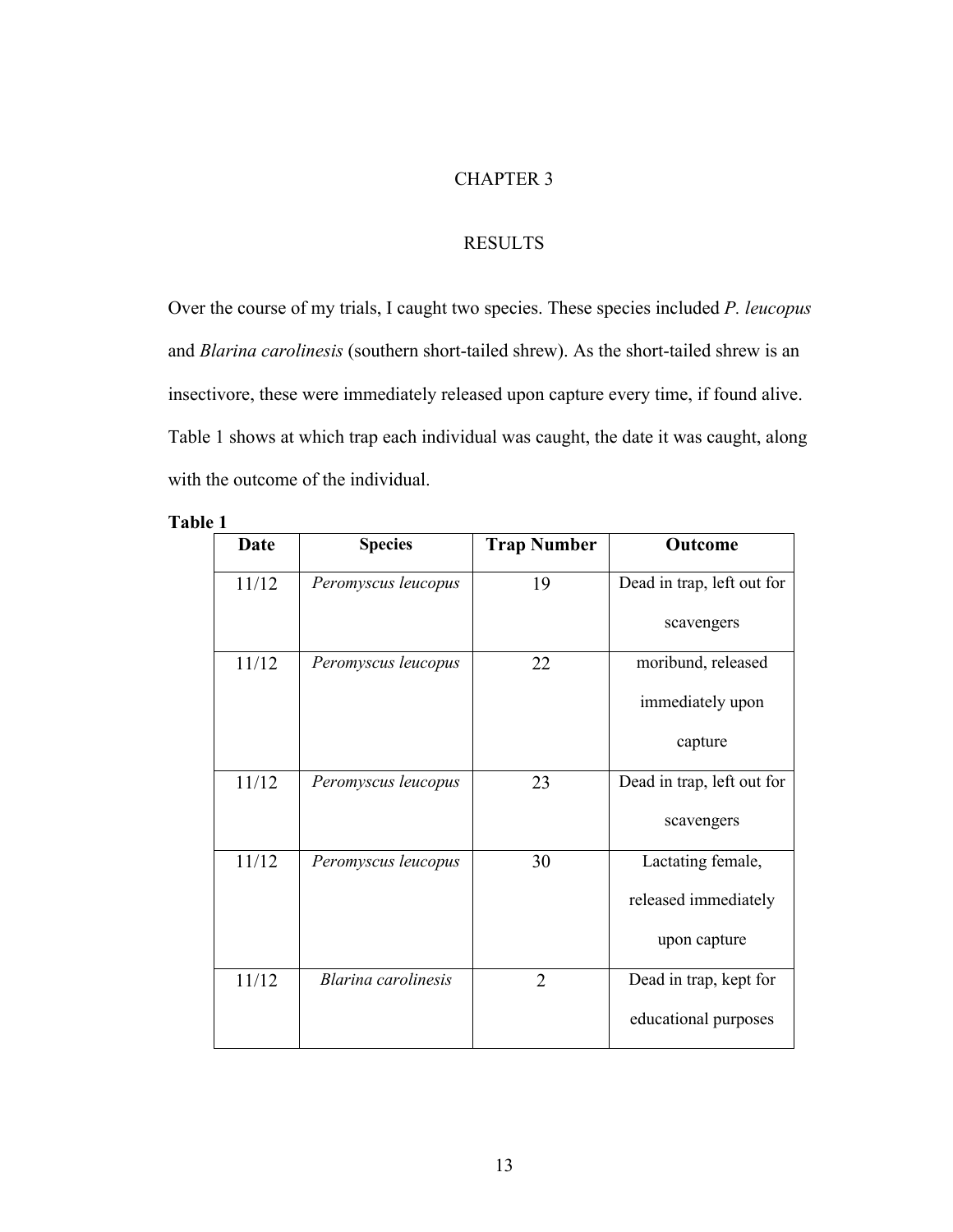| 11/13   | Peromyscus leucopus        | 13             | Dead in trap, left out for |  |
|---------|----------------------------|----------------|----------------------------|--|
|         |                            |                | scavengers                 |  |
| 11/13   | Peromyscus leucopus        | 25             | Alive, taken to arena for  |  |
|         |                            |                | trials                     |  |
| 11/13   | <b>Blarina</b> carolinesis | 12             | Released at site of        |  |
|         |                            |                | capture                    |  |
| 11/13   | <b>Blarina</b> carolinesis | 19             | Dead in trap, left out for |  |
|         |                            |                | scavengers                 |  |
| 11/16   | Peromyscus leucopus        | 32             | Alive, taken to arena for  |  |
|         |                            |                | trials                     |  |
| 11/16   | <b>Blarina</b> carolinesis | 38             | Dead in trap, left out for |  |
|         |                            |                | scavengers                 |  |
| 11/16   | <b>Blarina</b> carolinesis | 33             | Dead in trap, left out for |  |
|         |                            |                | scavengers                 |  |
| 11/16   | Peromyscus leucopus        | $\mathbf{1}$   | Dead in trap, left out for |  |
|         |                            |                | scavengers                 |  |
| 11/16   | <b>Blarina</b> carolinesis | 28             | Dead in trap, left out for |  |
|         |                            |                | scavengers                 |  |
| $11/16$ | Peromyscus leucopus        | $\overline{2}$ | Dead in trap, left out for |  |
|         |                            |                | scavengers                 |  |
| 11/16   | Peromyscus leucopus        | 3              | Alive, taken to arena for  |  |
|         |                            |                | trials                     |  |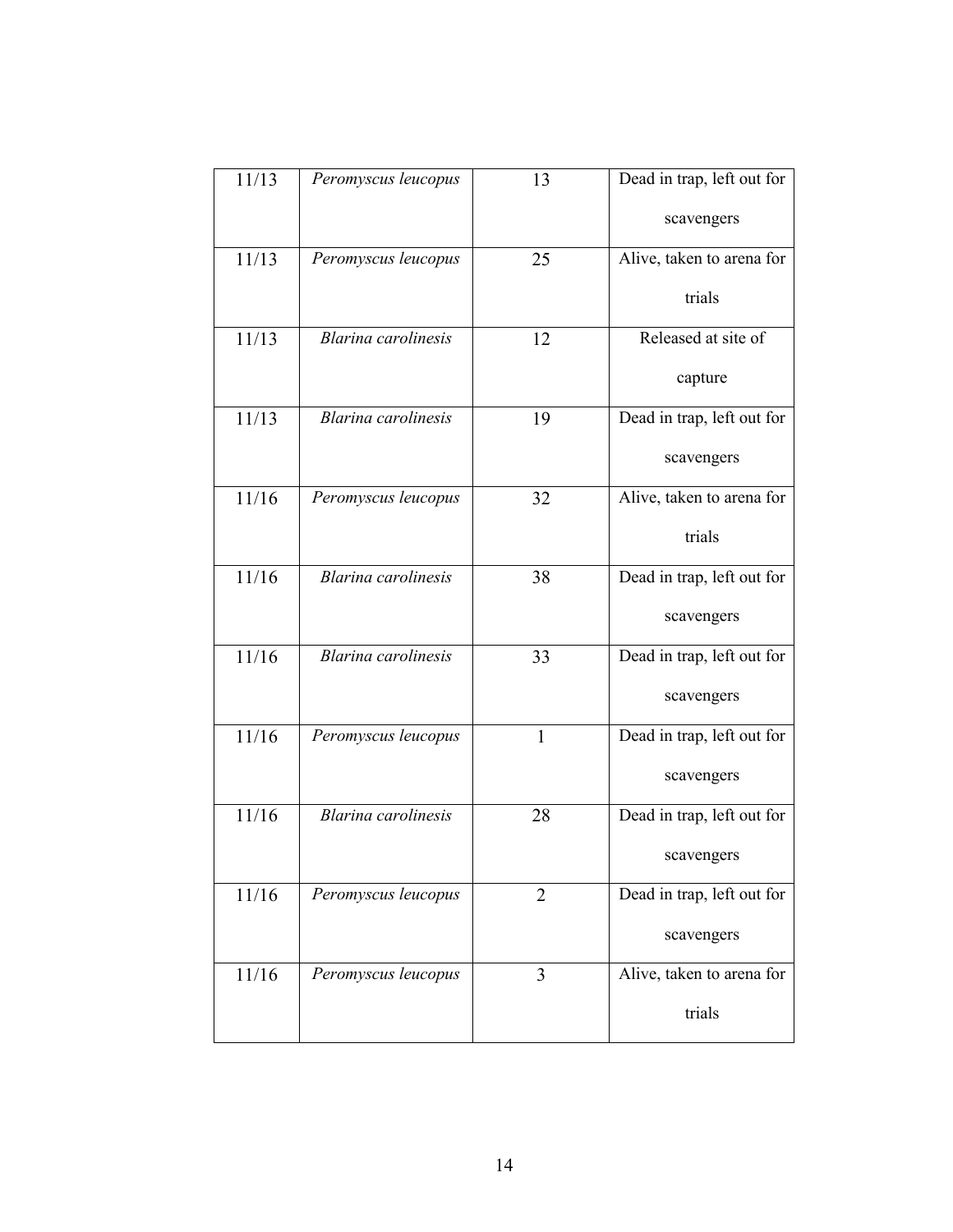| 11/16 | Peromyscus leucopus        | 9            | Alive, taken to arena for  |
|-------|----------------------------|--------------|----------------------------|
|       |                            |              | trials                     |
| 11/16 | <b>Blarina</b> carolinesis | 14           | Dead in trap, left out for |
|       |                            |              | scavengers                 |
| 11/16 | <b>Blarina</b> carolinesis | 15           | Dead in trap, left out for |
|       |                            |              | scavengers                 |
| 11/16 | <b>Blarina</b> carolinesis | 17           | Dead in trap, left out for |
|       |                            |              | scavengers                 |
| 11/16 | <b>Blarina</b> carolinesis | 19           | Dead in trap, left out for |
|       |                            |              | scavengers                 |
| 11/16 | <b>Blarina</b> carolinesis | 22           | Dead in trap, left out for |
|       |                            |              | scavengers                 |
| 11/17 | <b>Blarina</b> carolinesis | 2            | Dead in trap, left out for |
|       |                            |              | scavengers                 |
| 11/17 | Peromyscus leucopus        | $\mathbf{1}$ | Dead in trap, left out for |
|       |                            |              | scavengers                 |
| 11/17 | Peromyscus leucopus        | 11           | Dead in trap, left out for |
|       |                            |              | scavengers                 |
| 11/17 | Blarina carolinesis        | 13           | Released back to           |
|       |                            |              | capture spot               |
| 11/17 | Blarina carolinesis        | 28           | Dead in trap, left out for |
|       |                            |              | scavengers                 |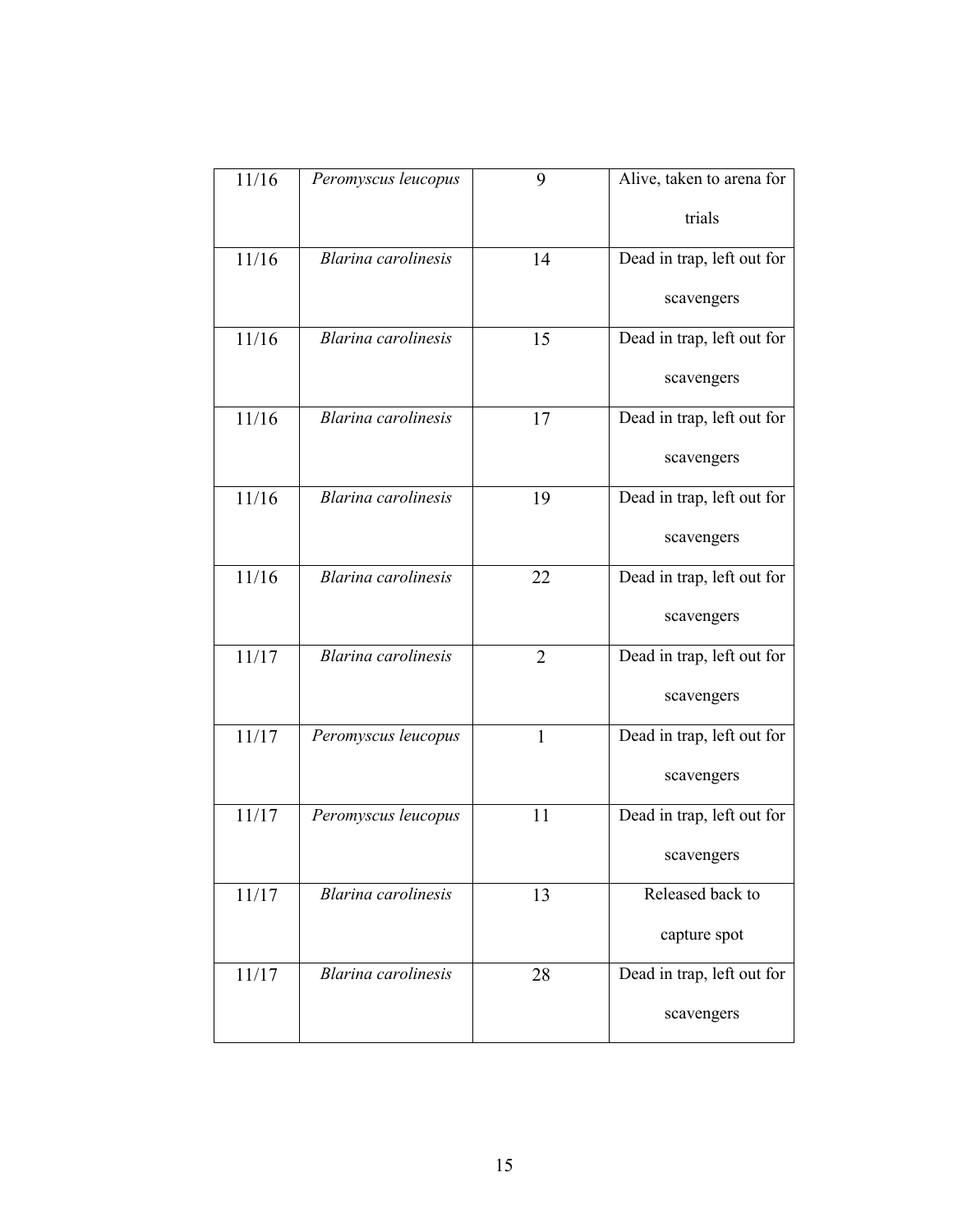| 11/17 | Peromyscus leucopus | 40 | Alive, taken to arena for |
|-------|---------------------|----|---------------------------|
|       |                     |    | trials                    |
| 11/17 | Peromyscus leucopus | 39 | Alive, taken to arena for |
|       |                     |    | trials                    |

Table 2 lists the rodents used in the trials, date captured and their weight and sex.

| able |  |
|------|--|
|------|--|

| <b>Date</b> | <b>Species</b> | <b>Trap</b>    | Rodent         | Weight   | <b>Sex</b> |
|-------------|----------------|----------------|----------------|----------|------------|
| Captured    |                | #              | Trial#         |          |            |
| 11/13       | Peromyscus     | 25             | 1              | 19 grams | Female     |
|             | leucopus       |                |                |          |            |
| 11/16       | Peromyscus     | 32             | $\overline{2}$ | 12 grams | Male       |
|             | leucopus       |                |                |          |            |
| 11/16       | Peromyscus     | 35             | $\overline{3}$ | 14 grams | Female     |
|             | leucopus       |                |                |          |            |
| 11/16       | Peromyscus     | $\overline{3}$ | $\overline{4}$ | 17 grams | Female     |
|             | leucopus       |                |                |          |            |
| 11/16       | Peromyscus     | 9              | 5              | 15 grams | Female     |
|             | leucopus       |                |                |          |            |
| 11/17       | Peromyscus     | 40             | 6              | 16 grams | Male       |
|             | leucopus       |                |                |          |            |
| 11/17       | Peromyscus     | 39             | $\overline{7}$ | 16 grams | Male       |
|             | leucopus       |                |                |          |            |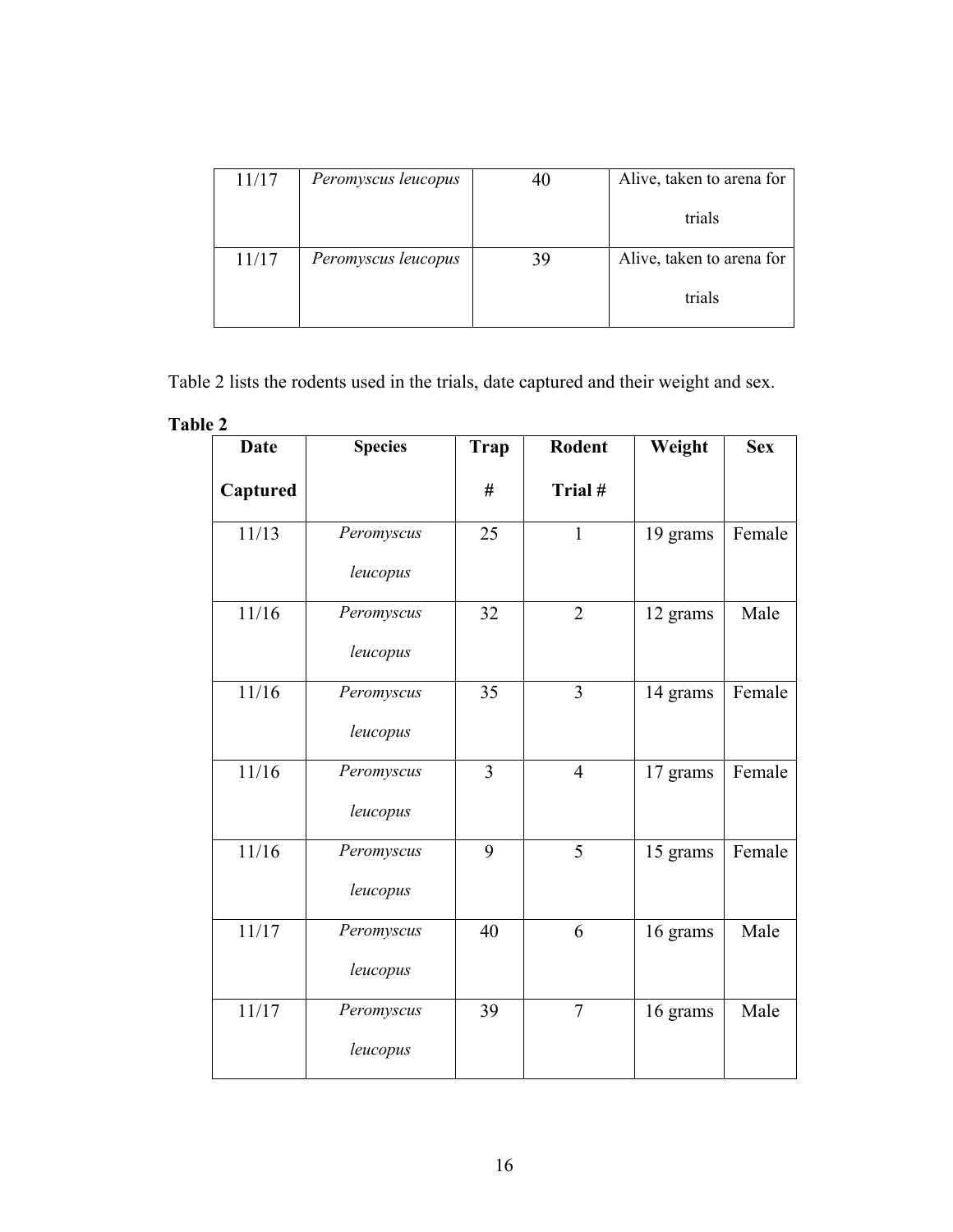| Table 3               |                  |                      |                   |                |
|-----------------------|------------------|----------------------|-------------------|----------------|
| <b>Rodent Trial #</b> | <b>Cup Plant</b> | <b>Compass Plant</b> | <b>Blue False</b> | Jack-In-The-   |
|                       |                  |                      | Indigo            | Pulpit         |
| $\mathbf{1}$          | 15               | 15                   | $\overline{3}$    | 3              |
| $\overline{2}$        | 5                | 5                    | $\overline{2}$    | $\overline{0}$ |
| $\overline{3}$        | 5                | 6                    | 3                 | 1              |
| $\overline{4}$        | 6                | $\overline{4}$       | $\overline{0}$    | 1              |
| 5                     | 6                | 8                    | $\theta$          | $\overline{2}$ |
| 6                     | $\overline{4}$   | $\overline{2}$       | $\overline{0}$    | $\theta$       |
| $\overline{7}$        | 1                | $\overline{3}$       | $\theta$          | $\theta$       |

Table 3 lists the number of seeds taken after the 24-hour trial.

As no prairie voles were caught, the white footed mouse was the only species used for my seed preference trials. Overall, the mice tended to prefer the cup and compass plants.

The average number of cup plant seeds taken over the trials was 6. The average number was 6.14 for the compass plant seeds, 1.14 for the blue false indigo plant seeds, and 1for the jack-in-the-pulpit plant seeds.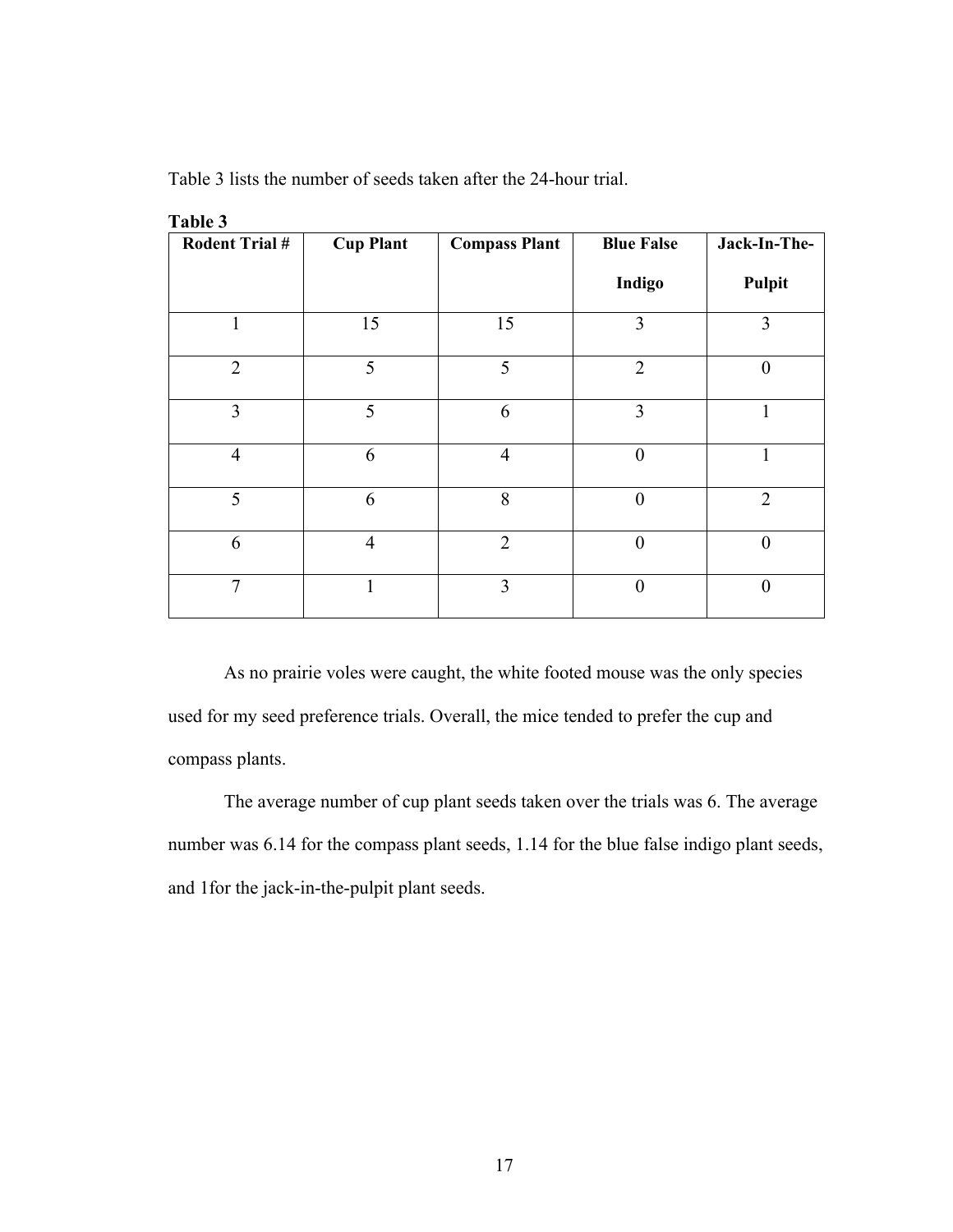## CHAPTER 4

#### DISCUSSION

I cannot reject my initial hypothesis that the white-footed mice would prefer the larger seeds. The cup and compass plant seeds were consistently removed more frequently indicating that the white-footed mice had seed preferences. The cup and compass plants are very similar in shape, size, and overall appearance, so it would stand that their energy content and desirability are very similar. These results could explain why it is potentially difficult to get the cup and compass plants to grow, due to predation.

I found that sites 19 and 28 had the highest number of captures of shrews. These sites were in the Indiangrass field and along the edge of the field. The site with the highest number of captures of mice was site 1. This trap site was at the entrance of the Indiangrass field. The sites with the overall highest numbers of captures were 19 and 22. The majority of captures were close to the edges of the Indiangrass field; however, it was shocking that the traps in the fescue field (#31-40) were also very successful. The number of shrews caught during the study was also surprising, alluding to the abundance of this species in the area.

There are a few things I would have changed about my study. Pending permit and financial approvals, I would have trapped the rodents over a longer period of time. This would have given me a better understanding of the diversity and density of rodents in the area. This would have also potentially given me the opportunity to have voles in the study

18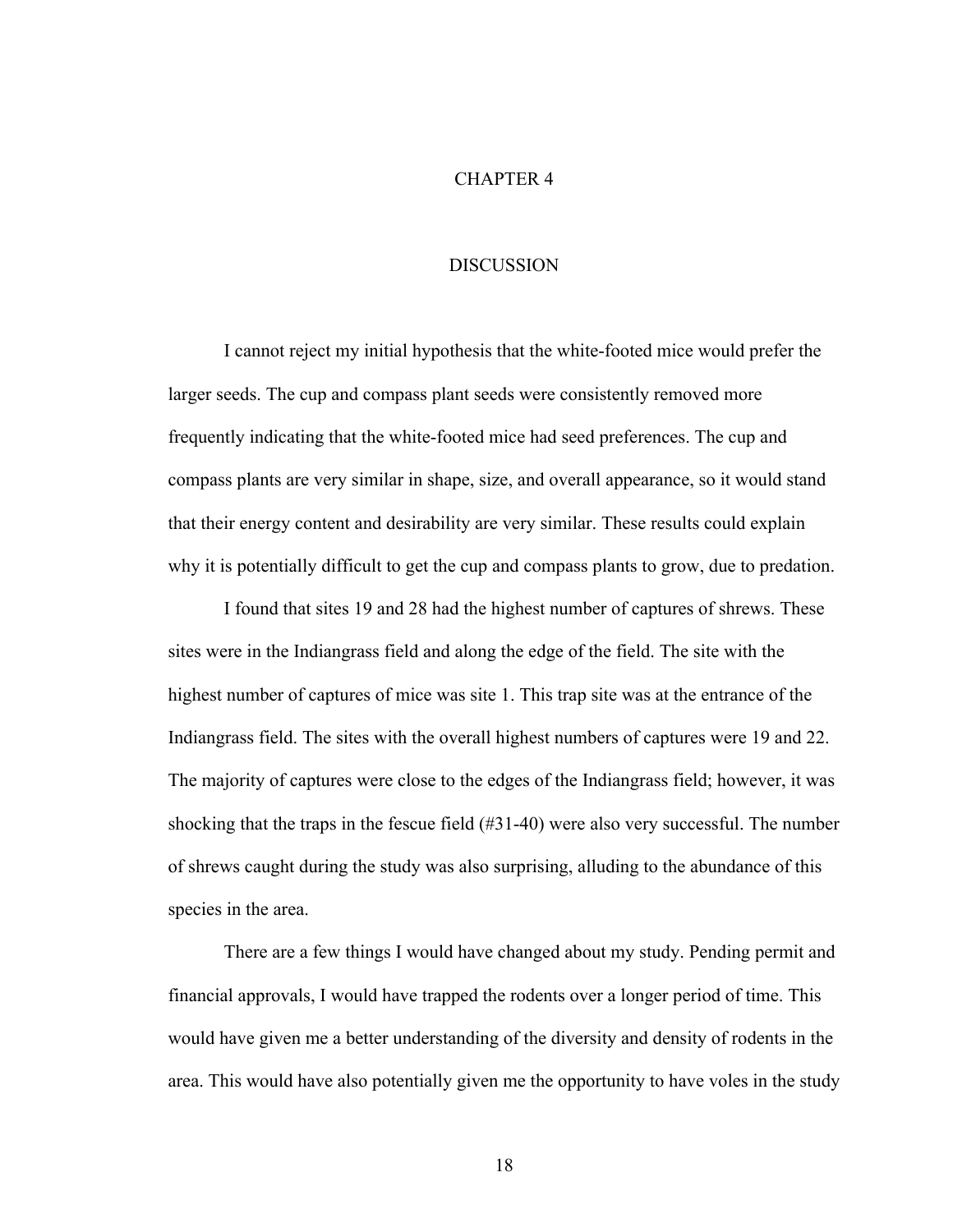as well. Larger sample sizes and multiple species would have accommodated more hypotheses and statistical comparisons. Having a longer period of time for the research would have also allowed us to learn if the seed preferences changed with the climate over the course of the semester, or even year.

I believe the cold weather also affected the results of the trials. Even with a large quantity of the polyester poly-fil for nesting material and warmth, the majority of the mice caught were deceased upon arrival when I checked the traps. This can most likely be attributed to the colder temperatures ranging from about 35-45º F at night over the course of the trials.

The results from this trial will help promote studies of more seed preference trials in our area. Knowing that white-footed mice would choose the cup and compass plant seeds over other seeds will help ensure successful reintroduction of these plants. This research will contribute to the plant community restoration efforts. These findings should help promote new management strategies for the native cup and compass plants in Kentucky.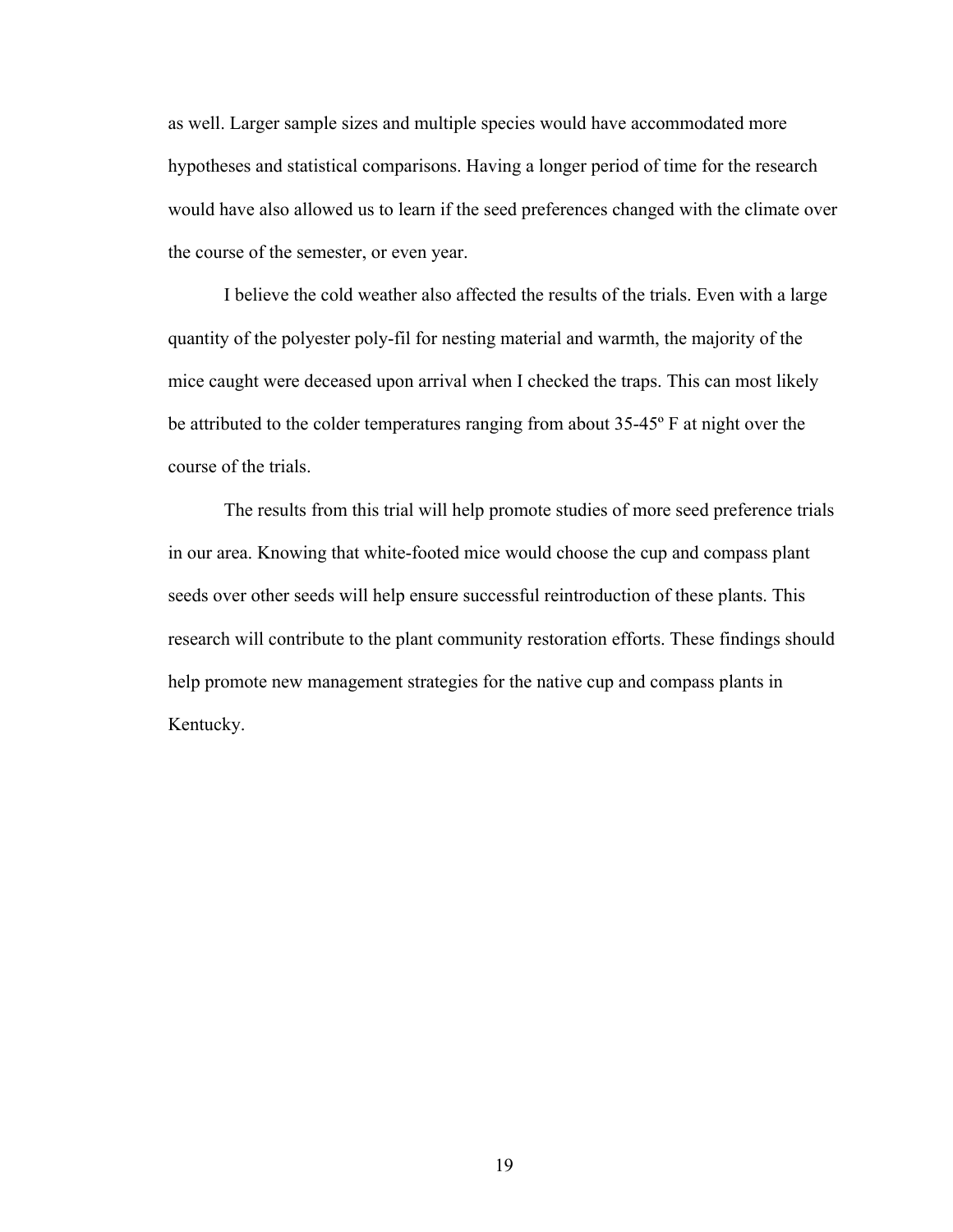#### LITERATURE CITED

Buckner, R. (1972). A Study of the Seasonal Incidence of the Arthropod &;

Helminth Parasites of the Prairie Vole, Microtus ochrogaster; & the Wood Mouse, Peromyscus leucopus, in an Area of Warren County, Kentucky. Accessed November 19, 2020. https://digitalcommons.wku.edu/theses/2194/

- Dehaan, L., Ehlke, N., Sheaffer, C., Wyse, D., Dehaan, R. (2006). Evaluation of Diversity among North American Accessions of False Indigo (Amorpha fruticosa L.) for Forage and Biomass. *Genetic Resources and Crop Evolution*, 53(7), 1463- 1476. Accessed October 30, 2020. doi:10.1007/s10722-005-6845-6
- Fedriani, Jose M., Manzaneda, Antonio J. (2005). Pre- and Postdispersal Seed Predation by Rodents: Balance of Food and Safety *Behavioral Ecology*, Volume 16, Issue 6. Accessed November 1, 2020. https://academic.oup.com/beheco/article /16/6/1018/216231
- Hine, R. (2019). A Dictionary of Biology (8th ed.). Oxford: Oxford University Press. Accessed November 10 2020. doi:10.1093/acref/9780198821489.001.0001
- Horse Cave, KY Weather Forecast and Conditions The Weather Channel. (n.d.). Accessed November 10, 2020. https://weather.com/weather/today/l/dc207 d614b2ff369ab2b7ca440e2b872a45494eef4d6c10fbf7c35c5058fc1d9
- Hulme, P. E. (1994). Seedling Herbivory in Grassland: Relative Impact of Vertebrate and Invertebrate Herbivores. *The Journal of Ecology*, 82(4), 873. Accessed October 21, 2020. doi:10.2307/2261451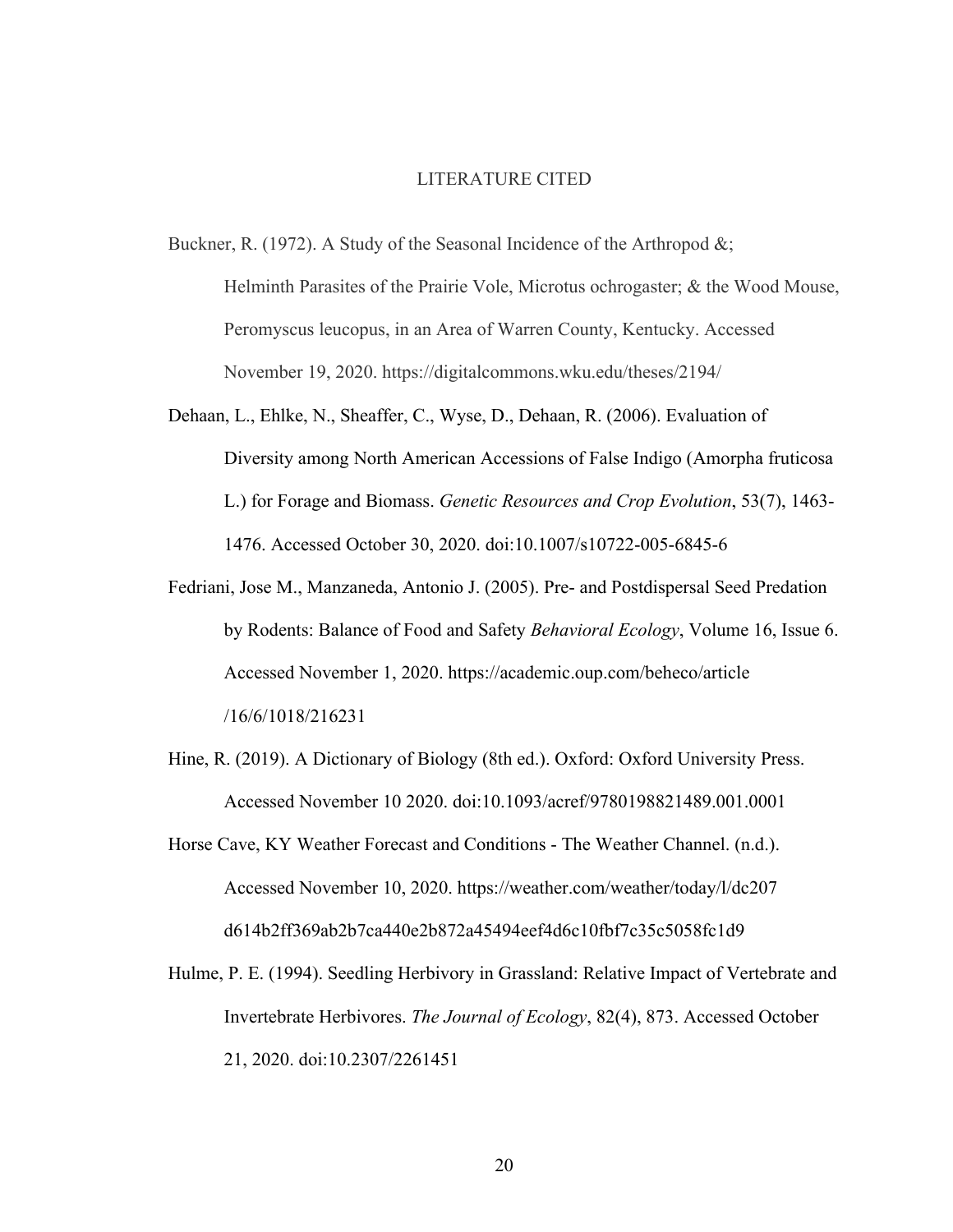Lackey, J. A., Huckaby, D. G., Ormiston, B. G. (1985). Peromyscus leucopus. *Mammalian Species,* (247), 1. Accessed October 17, 2020. doi:10.2307/3503904

- Lewis, C., Clark, T., Derting, T. (2011). Food selection by the white-footed mouse (*Peromyscus leucopus*) on the basis of energy and protein contents. *Canadian Journal of Zoology*. 79(4): 562-568. Accessed October 17, 2020. https://doi.org/10.1139/z01-015
- Ostfeld, R. S., Manson, R. H., Canham, C. D. (1997). Effects Of Rodents On Survival Of Tree Seeds And Seedlings Invading Old Fields. *Ecology,* 78(5), 1531-1542. Accessed October 28, 2020. doi:10.1890/0012-9658(1997)078[1531:eoroso] 2.0.co;2
- Stalling, D. T. (1990). Microtus ochrogaster. *Mammalian Species*, (355), 1. Accessed November 1, 2020. doi:10.2307/3504103
- Stanford, G. (1990). Silphium perfoliatum (Cup-Plant) as a New Forage Conference August 5-9, 1990, Cedar Falls, 33- 37. Accessed October 20, 2020. http://images.library.wisc.edu/EcoNatRes/EFacs/NAPC/NAPC12/ reference/econatres.napc12.gstanford.pdf
- Walker, Whitney L. (2015). Seed Preference Trials of Namaqua Rock Mice and Rodent Density in the Lowveld Savanna of South Africa, Honors College Capstone Experience/Thesis Projects. Paper572. Accessed October 18, 2020. https://digitalcommons.wku.edu/stu\_hon\_theses/572
- Williams, R. B., Norman, V. L., O'Neil-Johnson, M., Woodbury, S., Eldridge, G. R., Camp, Starks, C. M. (2015). Digging Deep for New Compounds from the